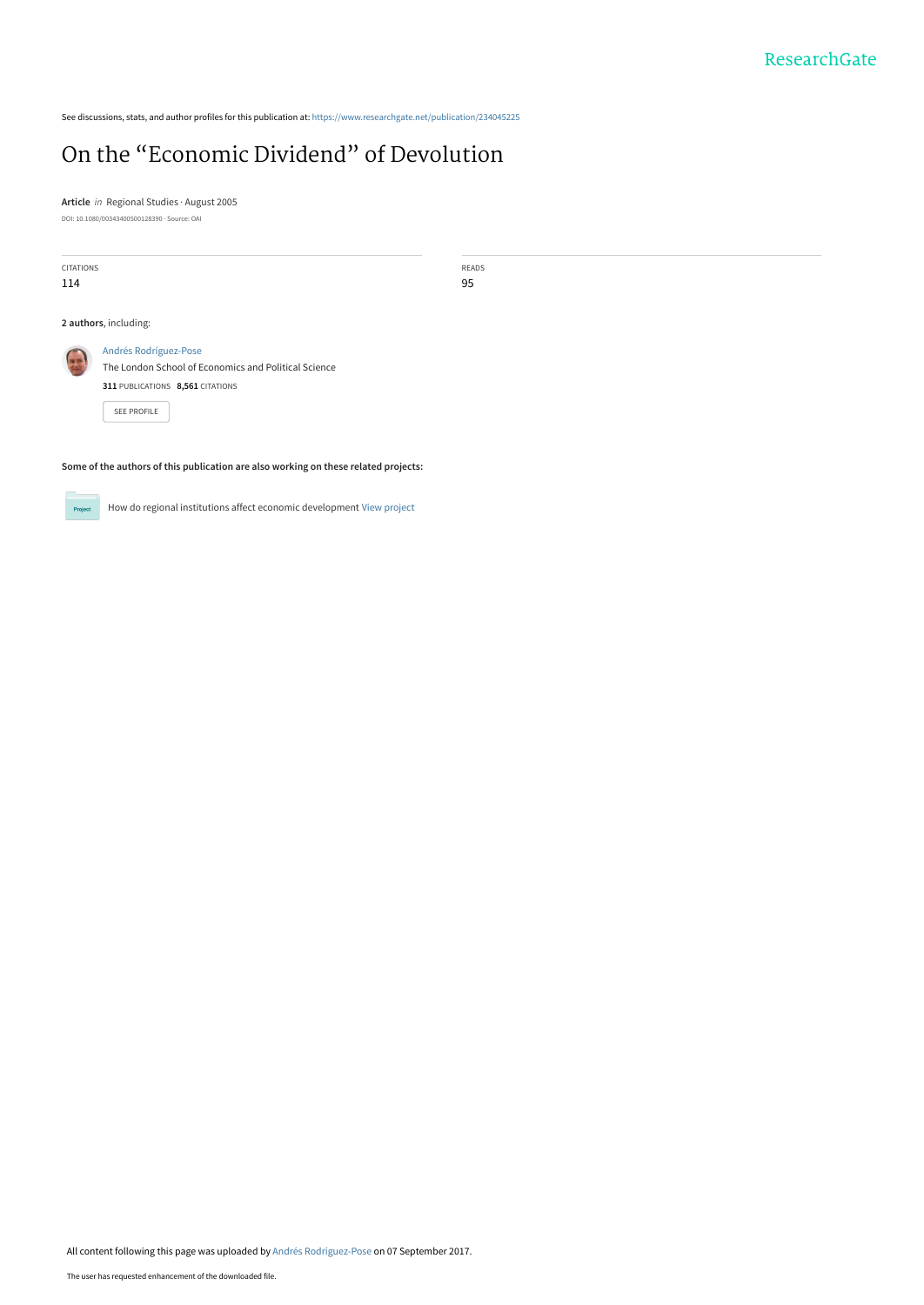This article was downloaded by: [83.35.144.15] On: 11 October 2014, At: 08:33 Publisher: Routledge Informa Ltd Registered in England and Wales Registered Number: 1072954 Registered office: Mortimer House, 37-41 Mortimer Street, London W1T 3JH, UK



## **Regional Studies**

Publication details, including instructions for authors and subscription information: <http://www.tandfonline.com/loi/cres20>

## **On the 'economic dividend' of devolution**

Andrés Rodríguez-Pose <sup>a</sup> & Nicholas Gill <sup>b</sup>

<sup>a</sup> Department of Geography & Environment, London School of Economics, Houghton Street, London, WC2A 2AE, UK E-mail:

<sup>b</sup> School of Geographical Sciences, University of Bristol, University Road, Bristol, BS8 1SS, UK E-mail:

Published online: 18 Aug 2010.

**To cite this article:** Andrés Rodríguez‐Pose & Nicholas Gill (2005) On the 'economic dividend' of devolution, Regional Studies, 39:4, 405-420, DOI: [10.1080/00343400500128390](http://www.tandfonline.com/action/showCitFormats?doi=10.1080/00343400500128390)

**To link to this article:** <http://dx.doi.org/10.1080/00343400500128390>

### PLEASE SCROLL DOWN FOR ARTICLE

Taylor & Francis makes every effort to ensure the accuracy of all the information (the "Content") contained in the publications on our platform. However, Taylor & Francis, our agents, and our licensors make no representations or warranties whatsoever as to the accuracy, completeness, or suitability for any purpose of the Content. Any opinions and views expressed in this publication are the opinions and views of the authors, and are not the views of or endorsed by Taylor & Francis. The accuracy of the Content should not be relied upon and should be independently verified with primary sources of information. Taylor and Francis shall not be liable for any losses, actions, claims, proceedings, demands, costs, expenses, damages, and other liabilities whatsoever or howsoever caused arising directly or indirectly in connection with, in relation to or arising out of the use of the Content.

This article may be used for research, teaching, and private study purposes. Any substantial or systematic reproduction, redistribution, reselling, loan, sub-licensing, systematic supply, or distribution in any form to anyone is expressly forbidden. Terms & Conditions of access and use can be found at [http://](http://www.tandfonline.com/page/terms-and-conditions) [www.tandfonline.com/page/terms-and-conditions](http://www.tandfonline.com/page/terms-and-conditions)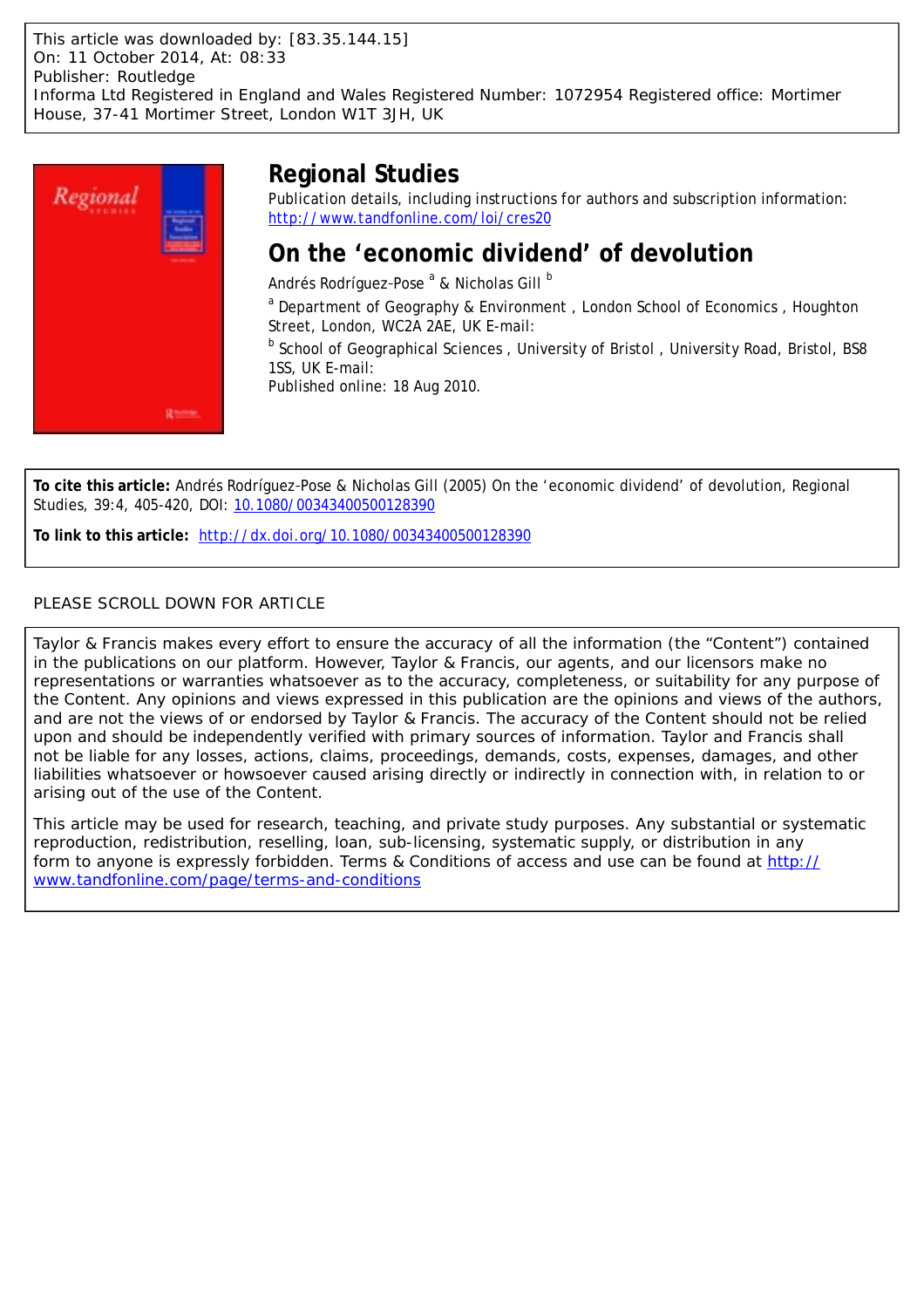# On the 'Economic Dividend' of Devolution

ANDRÉS RODRÍGUEZ-POSE $\star$  and NICHOLAS GILL†

\**Department of Geography & Environment, London School of Economics, Houghton Street, London WC2A 2AE, UK. Email: A.Rodrı´guez-Pose@lse.ac.uk*

†*School of Geographical Sciences, University of Bristol, University Road, Bristol BS8 1SS, UK. Email: ng3399@bristol.ac.uk*

(Received December 2003: in revised form January 2005)

RODRÍGUEZ-POSE A. and GILL N. (2005) On the 'economic dividend' of devolution, *Regional Studies* 39, 405–420. Recent political and academic discourse about devolution has tended to stress the economic advantages of the transfer of power from national to subnational institutions. This 'economic dividend' arises through devolved administrations' ability to tailor policies to local needs, generate innovation in service provision through inter-territorial competition, and stimulate participation and accountability by reducing the distance between those in power and their electorates. This paper, however, outlines two related caveats. First, there are many forces that accompany devolution and work in an opposite direction. Devolved governmental systems may carry negative implications in terms of national economic efficiency and equity as well as through the imposition of significant institutional burdens. Second, the economic gains, as well as the downsides, that devolution may engender are contingent, to some extent, upon which governmental tier is dominating, organizing, propagating and driving the devolutionary effort.

Devolution Economic development Efficiency Equity Institutions Economic governance

RODRÍGUEZ-POSE A. et GILL N. (2005) A propos du 'dividende économique' de la décentralisation, *Regional Studies* 39, 405–420. Le discours récent politique et académique à propos de la décentralisation a eu tendance à souligner les atouts économiques du transfert de pouvoir des institutions nationales aux institutions sous-nationales. Ce 'dividende économique' provient de la capacité des administrations décentralisées de mettre au point des politiques locales faites sur mesure, de susciter de l'innovation dans la prestation des services par la concurrence entre les territoires, et d'encourager la participation et la responsabilité en rapprochant les décideurs de l'électorat. Cependant, cet article cherche à esquisser deux mises en garde connexes. En premier, nombreuses sont les forces qui vont de pair avec la de´centralisation mais qui vont dans le sens contraire. Il se peut que des modes de gouvernement décentralisés entraînent des retombées négatives sur le plan de l'efficience économique nationale et de l'équité ainsi que par la mise en place d'importants fardeaux institutionnels. En deuxième, les atouts économiques, ainsi que les inconvénients, que pourrait entraîner la décentralisation dépendent, dans une certaine mesure, du niveau de gouvernement qui domine, organise, propage et conduit l'effort de décentralisation.

Décentralisation Développement économique Efficience Equité Institutions Gouvernement économique

RODRÍGUEZ-POSE A. und GILL N. (2005) Bemerkungen zur 'wirtschaftlichen Dividende' der Machtübertragung, *Regional Studies* 39, 405–420. In letzter Zeit abgehaltene politische und akademische Diskussionen über Machtübertragung tendierten dazu, die wirtschaftlichen Vorteile der Machtabtretung von überregionalen auf regionale Institutionen zu betonen. Die 'wirtschaftliche Dividende' ergibt sich durch die Fähigkeit der neu ermächtigten Behörden, politische Bestrebungen auf Bedürfnisse am Orte zuzuschneiden, Innovationen bei der Bereitsstellung von Dienstleistungen mittels interterritorialem Wettbewerb einzuführen und Interesse an Mitmachen und Verantwortlichkeit durch Verringerung des Abstandes zwischen der gewählten Regierung und ihren Wählern zu wecken. Dieser Aufsatz umreißt jedoch zwei mit einander verbundene Vorbehalte: erstens gibt es vielerlei Kräfte, die eine Machtübertragung begleiten und in entgegengesetzte Richtungen streben. Übertragende Regierungssysteme können sowohl negative Implikationen enthalten, die sich in wirtschaftlicher Leistung und Fairness eines Staates auswirken, wie auch in der Auflage signifikanter institutioneller Lasten. Sodann hängen wirtschaftliche Vorteile, wie auch Nachteile, die eine Machtübertragung mit sich bringt, bis zu einem gewissen Grade davon ab, welche Regierungsstufe das Unternehmen der Machtübertragung beherrscht, organisiert, fortführt und antreibt.

Machtu¨bertragung Wirtschaftliche Entwicklung Leistung *Fairness* Institutionen Wirtschaftliche Regierungsgewalt

RODRÍGUEZ-POSE A. y GILL N. (2005) Sobre el 'dividendo económico' de la descentralización, *Regional Studies* 39, 405– 420. El discurso académico y político reciente sobre descentralización suele subrayar las ventajas económicas que supone la transferencia de poder de las instituciones nacionales a las subnacionales. Tal 'dividendo económico' emerge de la habilidad de

0034-3404 print/1360-0591 online/05/040405-16 ©2005 Regional Studies Association DOI: 10.1080/00343400500128390 http://www.regional-studies-assoc.ac.uk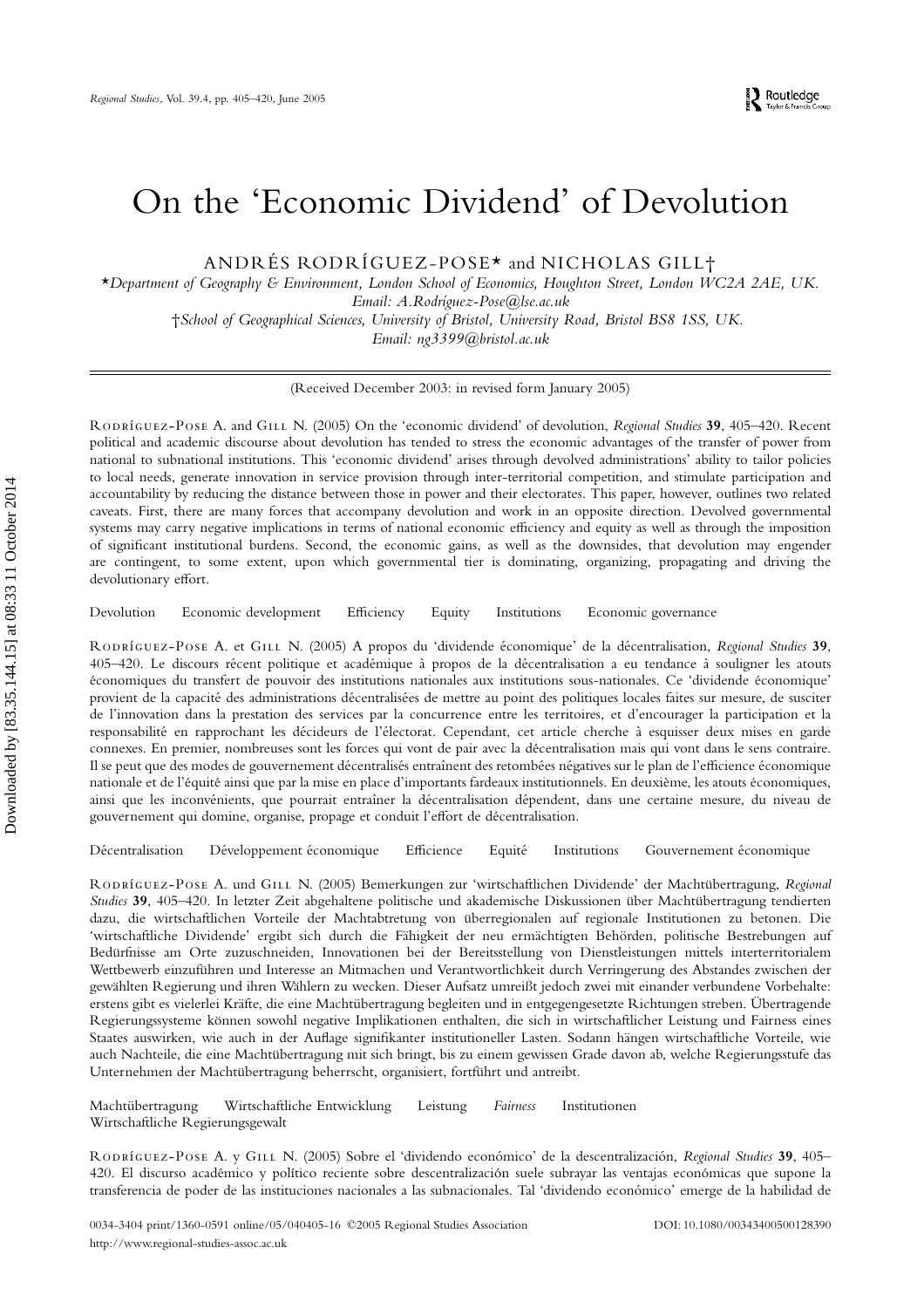406 *Andre´s Rodr´ıguez-Pose and Nicholas Gill*

las administraciones descentralizadas para adaptar las políticas a las necesidades locales, generar innovación en la provisión de servicios por medio de la competencia inter-territorial, y estimular la participación y responsabilidad reduciendo la distancia existente entre aquellos que están en el poder y sus electorados. Este artículo, no obstante, destaca dos factores que están relacionados entre sí. En primer lugar, la descentralización se ve acompañada de muchas fuerzas que ejercen una influencia en direcciones opuestas. Los sistemas gubernamentales descentralizados pueden acarrear implicaciones negativas en lo que atañe a la eficiencia y a la equidad económica así como cargas institucionales significativas. En segundo lugar, las ganancias de tipo económico, así como las desventajas, que la descentralización puede engendrar dependen, hasta cierto punto, de qué nivel gubernamental domine, organice, propage y dirija el esfuerzo descentralizador.

Descentralización Desarrollo económico Eficiencia Capital patrimonial Instituciones Gobernanza económica

JEL classifications: H77, O18, R51, R58

cultural, ethnic, linguistic or religious factors – which<br>can be grouped under the banner of identity – to one<br>of achieving economic and social change (KEATING towards a critique of the benefits with which devolution For a chieving economic and social change (KEATING,<br>
1998). This is not to deny the importance of identity<br>
as a factor in the spread of devolution. But while ethnic,<br>
linguistic or religious fractionalization has often be present in a country for a long time, economic losses, an argument which remains economic in orienta-<br>marginalization of ethnically, linguistically or religiously tion; equity concerns, which requires a political stand-<br>de defined groups often acts as the catalyst for renewed<br>point and underpins many of the drives towards<br>pressure towards decentralization (AGNEW, 2001).<sup>2</sup> devolution that have been witnessed in recent years; Hence, devolutionists today are often equally, if not and institutional costs, an argument that aims to break more, concerned with economic progress and competi- open the 'government' and 'governance' black box and tiveness as with issues of culture, identity and the examine some of the practical ways in which devolution<br>manifests itself. preservation or promotion of heritage.

about some sort of 'economic dividend' has become widespread (MORGAN, 2002). Since the works of and spending decisions, on the one hand, and respon-TIEBOUT (1956) and OATES (1972), decentralized sibilities, on the other, are separated (as is often the case as governmental systems tend to be regarded as more devolution progresses), frequently resulting in spiralling<br>accountable, representative and conducive to policy debts under soft budget constraints (MCCARTEN 2003; accountable, representative and conducive to policy innovations. They also offer greater choice, by making RODDEN, 2003a). In addition, inter-territorial comit possible for the individual to select, through the petition for industry is regularly driven by financial medium of inter-regional migration – or voting with enticements at the subnational level, which can repre- 'one's feet' - which set of public service provision sent a dead-weight loss to the nation as a whole, as levels and mechanisms best suits his or her preferences individual regions bid against each other in a zero-sum (TIEBOUT, 1956). Game are the national level (CHESHIRE and GORDON,

nevertheless, shaped by a series of factors. An under- claim that fiscal decentralization is linked to a reduction standing of devolution requires knowledge of the insti- of regional inequalities (G<sub>IL</sub> CANALETA *et al.*, 2004) – tutional geography in which economic forces seek to there is growing evidence to suggest that devolution,

**INTRODUCTION** operate. It is, after all, *through* institutions that economics As the global trend towards devolution has accelerated<br>over the last 30 years, the importance of understanding<br>organizational complications that this elution and and<br>the horme of some complications that this entails (AMIN

What is more, the perception that devolution brings Efficiency for the nation as a whole can be com-<br>out some sort of 'economic dividend' has become promised under a devolved framework in which taxing The potential 'economic dividend' of devolution is, 1996, 1998). In terms of equity – despite voices that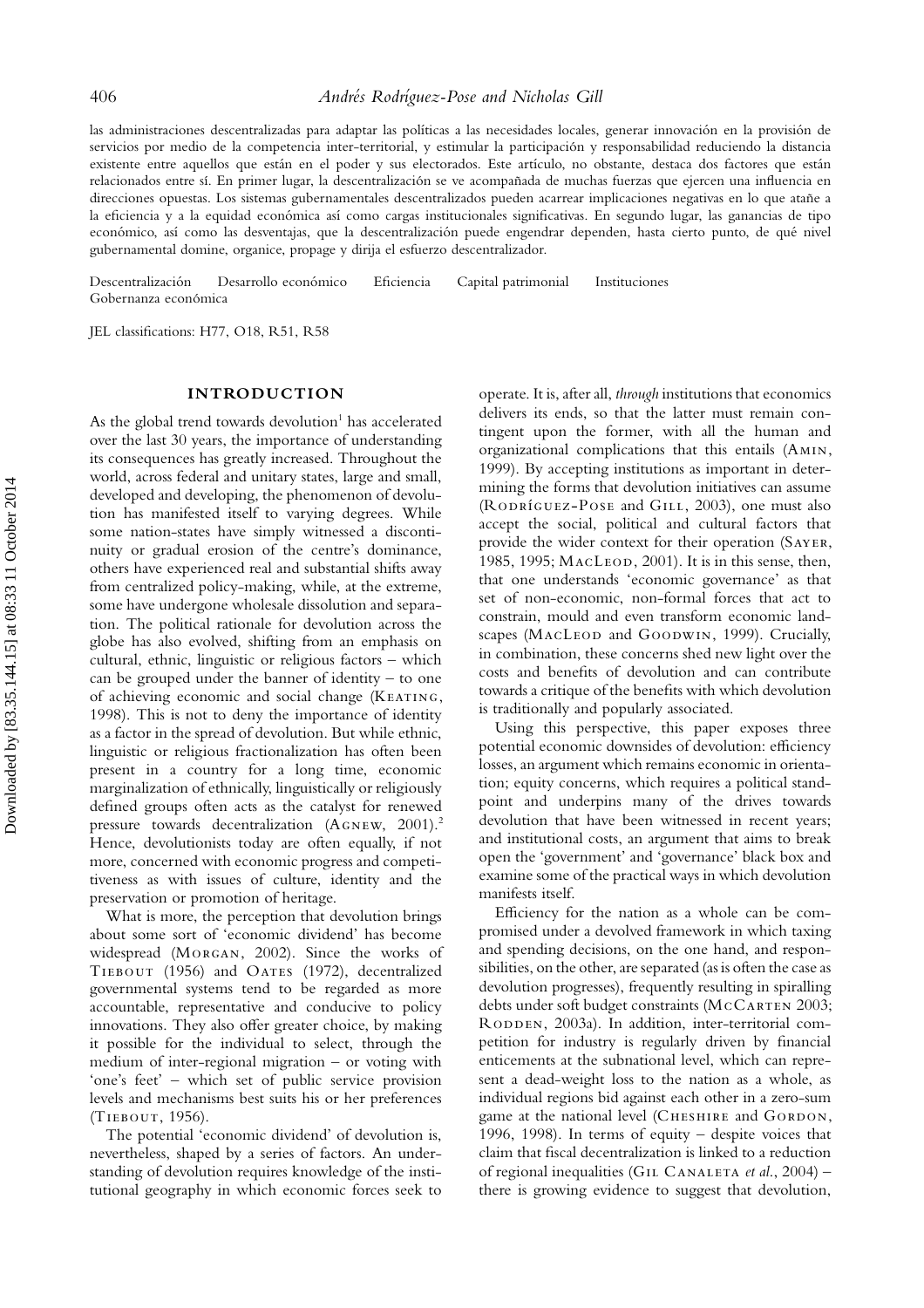at least in the case of large countries, may have regressive differences in lifestyle and modes of interaction. effects (RODRÍGUEZ-POSE and GILL, 2004a). As the Devolutionists were often concerned that nationally equalization role of central governments contracts, the and internationally defined identities, and the ceding resulting competition between regions can strengthen of power to higher-tier authorities, meant compromisthe richer states at the expense of the poorer. In ing the uniqueness of regions and localities. Localities addition, richer regions have a greater capacity to were seen as threatened places, under pressure from a influence government decisions and can benefit from plethora of influences, that were acting to undermine this influence (DILLINGER, 2002). Lastly, decentraliza- the 'nexus of interactions' that defined local spaces tion may also impose institutional burdens by increasing (CASTELLS, 1996; STORPER, 1997; MASSEY, 1999).<br>
bureaucracy, complicating the assignment of respon-<br>
Frequently preservation of this uniqueness was to be bureaucracy, complicating the assignment of respon-<br>sibilities between governmental tiers, leading sub-<br>achieved through resistance to changes that suggested sibilities between governmental tiers, leading sub-<br>
achieved through resistance to changes that suggested<br>
national governments to spend resources lobbying the<br>
convergence uniformity or compromised autonomy national governments to spend resources lobbying the convergence, uniformity or compromised autonomy.<br>
centre and creating conditions conducive to additional Hence nationalist and regionalist forces tended to reject centre and creating conditions conducive to additional Hence, nationalist and regionalist forces tended to reject<br>corruption.

Historically, calls for the decentralization of power and decentralization as a means to preserve local uniqueness the granting of subnational autonomy were centred on to decentralization as a way to adapt to, and therefore cultural, ethnic, linguistic and religious arguments. This embrace, economic globalization. Put simply, 20 years discourse held up the value of preserving and promoting ago, devolution was seen as a way to avoid homogenizacultural and ethnic identity, reflected in subnational tion and economic change – with all the socio-cultural

corruption<br>
Furthermore, whether the conomic pitfalls of agreeral farmed, from a equilible bearing<br>the Furthermore, whether the conomic pitfalls of general, laret, that at<br>temperat to inegrate localized depend upon which

tion. And in the fourth section, the effect that different towards institutional and policy-oriented change in<br>institutional drivers of devolution can have over the order to promote competitiveness (AGNEW, 2001). economic implications of decentralization initiatives is Likewise the identification of the region as an adequate examined. The fifth section concludes. scale for the genesis of knowledge, innovation and economic networks has raised the profile of regional institutions as a vehicle to reduce a supposed 'economic **ECONOMIC DISCOURSE OF** deficit' (JONES, 2001, p. 1186). The devolutionist **DEVOLUTION** discourse has thus shifted from the promotion of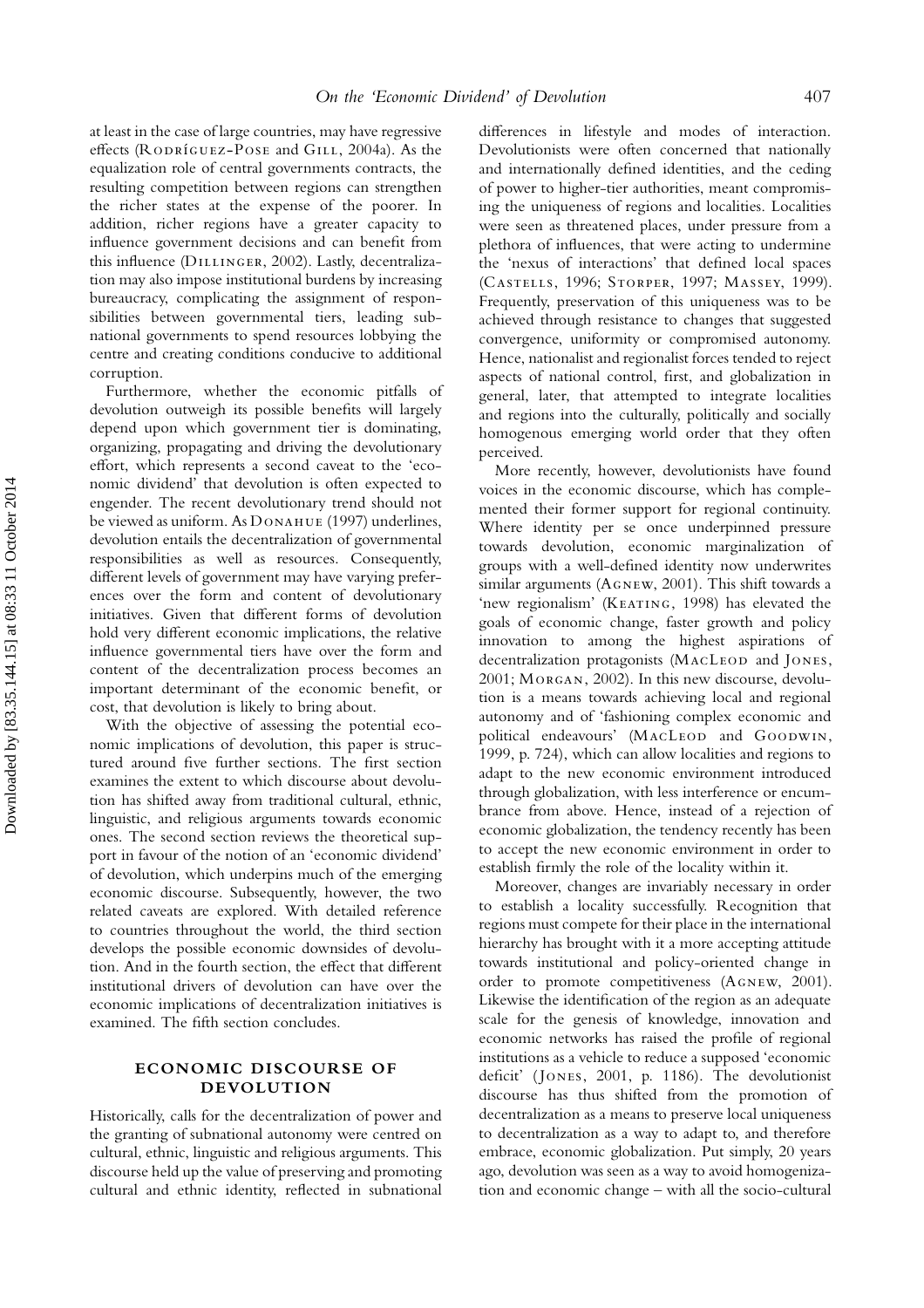method to achieve it. the increased authority granted under Reagan's New

justify devolution that one can appreciate the increasing of the federal government (POWERS, 1999). The UK importance of economic governance, referring to the government has recently made much of the potential non-economic and non-formal factors that constrain economic advantages of decentralization in order to try and mould economic mechanisms. While economic unsuccessfully to convince voters to support devolution regionalists enthusiastically tout the advantages of de- to the English regions (TOMANEY and WARD 2000; centralized systems, other accounts recognize the MORGAN 2002; TOMANEY 2002). 'England's regions importance of creating systems of governance that can [were] being presented as part of a package capable of bring these advantages about. STORPER  $(1997)$ , for learning and innovating, in the hope of establishing a example, suggests that information sharing and net- competitive advantage for economic growth in the working are replacing traditional market-based com- global arena' (JONES, 2001, p. 1187). And even the petition, and that regions are in a unique position traditionally more ethno-centric pro-devolution moveto foster the private sector's mastery of these skills. ments in Spain and Mexico are increasingly resorting to Similarly, Storper's 'un-traded interdependencies' refer similar arguments (see KEATING, 2001, on Spain; and to region-specific assets that emerge from particular MORTON, 2002, on Mexico). As the economic discultures: locally derived rules of action, social and course of devolution has emerged as a central justificainstitutional conventions, customs, understandings and tion for the decentralization of power, it has become values (MACLEOD and GOODWIN, 1999). In addition, more important to understand its logic, as well as its devolution is often associated with specific political potential flaws. The following section therefore outlines projects, as 'a particular territorial scale may lend itself the theory that underpins the shift in the economic to particular strategies for class relations' (GOUGH, discourse. 2004, p. 202). Again, these features of localities imply a role for the local state  $-$  a role for economic gover-

nance – in maintaining and fostering these advantages.<br>
The evolution of the discourse of devolution has<br> **ECONOMIC DIVIDEND' OF**<br> **DEVOLUTION** DEVOLUTION 1970s and 1980s, cultural, ethnic, linguistic and religious The potential economic rewards from devolution draw concerns dominated the agendum. In Spain, for upon three related areas. First, in a centralized system, example, regions and nationalities with their own policy-makers take decisions that are designed to reflect cultural and historical identity, such as Catalonia and the interests of the entire country. This can be inefficient the Basque country, led the devolution movement if those interests differ between regions, meaning that during the framing of the country's Constitution. For some regions may not benefit from the national policy. them, Spain had never been a homogenous country, For example, different regions can have different preferand devolution was seen as a solution to the age-old ences for the degree and form of the public sector problem of cohesion in a state where regions with service provision they receive, and the taxes they pay strong political identities coexisted (FOSSAS, 1999; (TIEBOUT, 1956). If these preferences differ geograph-VIÑUELA, 2000). Similarly, in India, a high level of ically then it is efficient to change the public sector's decentralization characterized post-independence provision of goods and services across space to reflect development, as a reflection of its ethnic, linguistic this, and this is best achieved through decentralization. and regional complexity ( $M_{\text{C}}$ CARTEN, 2003). And in Moreover, if any particular individual finds him or Britain (where powers have been devolved to the herself in an area that does not cater to their preferred Scottish and Welsh assemblies), as well as in France level of public sector provision, they can migrate to any (where, despite the loss of a referendum, a large percent- area that does, improving their welfare, along with that age of Corsicans still demand independence), it has of the nation as a whole, as they do so. In theory, this been the cultural fault-lines that have steered and driven movement of people eventually ensures a closer match

the traditional cultural, linguistic or ethnic arguments, (TIEBOUT, 1956; EBEL and YILMAZ, 2002). This devolutionary efforts are frequently legitimated through matching of preferences to public services could not be a consensus over the necessity for economic renewal and achieved if only one level of services were available, development. The Northern Italian Leagues were some making decentralized systems more efficient than of the first to base their devolutionary demands on eco- centralized ones in this case. nomic criteria, after their relative failure to achieve a There is evidence that regions alter their provision meaningful breakthrough using traditional ethnic or of public services following devolution initiatives, linguistic arguments (SEGATTI, 1992; DIAMANTI, indicating that their preferences differed from those of 1993; TORPEY, 1994). In the USA, calls for the the rest of the country, and that devolution could

disruption this implied – and today it is seen as a decentralization of economic resources to accompany It is also through the rise of economic discourses to Federalism were based on the perceived inefficiency

political decentralization in the past. between national preferences and service provision, and More recently, though, without entirely renouncing therefore a more efficient delivery of public services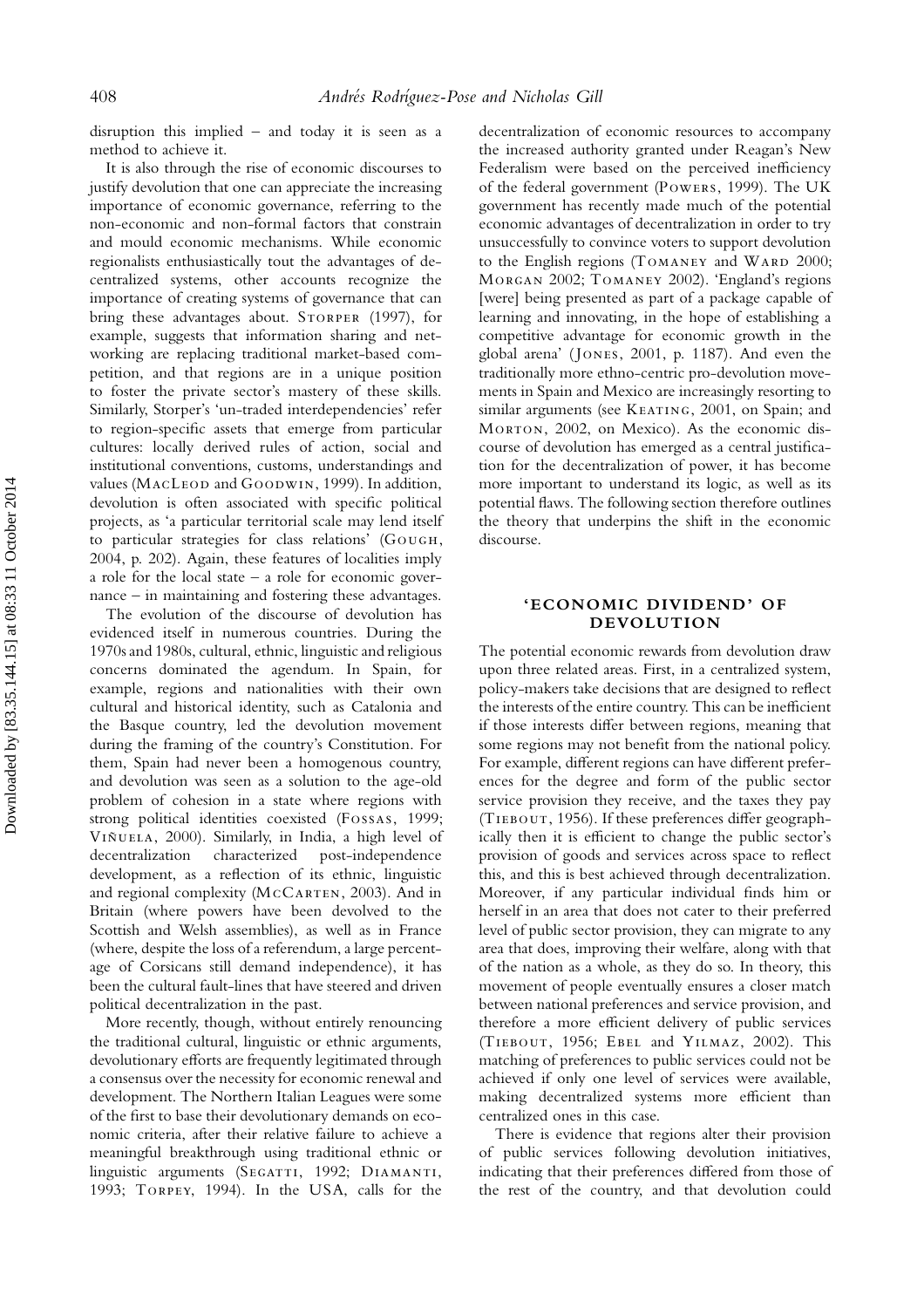therefore be efficiency enhancing. For example, con- the 1980s. And in Italy, the more decentralized special sider the provision of personal care in the UK. While statute regions spend on average much more per inhabiin England the cost of providing free personal care is tant than ordinary statute regions (PIPERNO, 2000, considered prohibitively expensive, the elderly (over p. 11). 65) in Scotland have enjoyed free personal care since Nor do revenue collection and expenditure consti-July 2002, following the formation of the Scottish tute the only areas of potential innovation. In Denmark, parliament in 1999, which has sovereign power over labour market policies have benefited from moves healthcare (PADDISON, 2003). This distinction towards a decentralized structure during the mid-1990s, between publicly provided levels of service represents making the regions in charge of their own decisiondifferences in preferences between England and Scot- making and confining the central government to a relaland that a uniform level of services could not tively passive role  $(ETHERINGTON and JONES, 2004)$ . accommodate. The Regional Labour Market Councils bring together

ized on the opportunities offered by devolution to trade unions, and employers – in order to form labour strengthen their employment policies. In Northern market targets and priorities for each of the separate 14 Ireland, while the Department of Enterprise, Trade regional jurisdictions. These are subject to approval by and Investment effectively replaced the previous the centre but it is the region-specific knowledge of the Department for Economic Development, a new depart- local actors that facilitates the original plan formation, ment, the Department for Employment and Learning, constituting a rejection of 'top-down', state-driven represents additional concerns for higher and further regional policy-making in favour of a 'new spatial order' education, vocational training employment services, (FOSGAARD and JORGENSEN, 1996). The key successes labour relations, and training grants that were under- of this new order include better coordination between represented under the previous, more centralized system various local actors, strengthened involvement of the (DEL, 2001). And in Wales, the newly created Ministry private sector, the development of local democratic for Education and Lifelong Learning reflects a similar structures and participation, and the production of a concern for long-term structural development, under- more inclusive labour market programme. taking additional responsibilities for publicly funded Furthermore, the attraction of mobile investment is education, training, skills development, and employ- becoming a central tenet of typical regional aspirations ment policies that were not explicitly managed for (CHESHIRE and GORDON, 1996, 1998), and labour Wales under the previous system (GOODWIN et al., market competitiveness, infrastructure development, 2002, p. 209). and financial enticements all provide opportunities to

can engender is through policy innovations (TIEBOUT, ized systems. Alongside the immediate income and 1956; OATES, 1994). If subnational units are made employment advantages that competitive innovation more responsible for their own welfare, this can give can engender, countries can also experiment with far rise to creative attempts to improve their own revenues. more ideas at the regional level – exposing the nation to Conversely, under a centralized system, fewer incentives less risk and making nation-wide policy improvements to respond creatively to economic conditions are typi- more likely (BRETON, 1983; TANZI, 1995; THIEBEN, cally provided for subnational governments because 2003). their welfare is dependent largely upon the central The third set of advantages that devolution can give government and not their own economic situation. rise to lie in the political realm. First, decentralization Perhaps the best illustration of this is in the area of tax of decision-making can increase transparency and appropriation (R $A$  0, 1997). At the end of the 1970s in accountability by reducing the distance between politi-China, for example, all taxes and profits were collected cians and their electorates (PUTNAM, 1993; AZFAR by local governments, remitted to the centre and *et al.*, 1999; EBEL and YILMAZ, 2002). This said, in then transferred back to the provinces according to investigating the link between decentralization and the expenditure needs (JIN and ZOU, 2003, p. 1). It degree to which local governments take on the agenda became clear, however, that this provided few incentives of poverty in developing countries, CROOK and for provinces to tax effectively, since an individual SVERRISSON (2000) found mixed evidence of this provinces' tax revenue did not depend on its own tax claim. Of 12 devolution programmes examined, only effort. Decentralizing reforms during the 1980s, in the one provided a clear-cut case in which decentralization form of a reduced role for the centre so that provinces had led to improved accountability and better antiretained a large proportion of their own tax revenues, poverty measures. On the other hand, six countries greatly increased tax efficiency (MA, 1996). Similar showed a worsening of accountability with four of effects can be seen elsewhere. For example, in Spain, it these – Bangladesh, Nigeria, Mexico and Kenya – being was the two regions with fully devolved fiscal powers, judged 'unambiguously disastrous' in terms of account-Navarre and the Basque Country, which have persis- ability. They consequently conclude that local, casetently spent the most per capita since the beginning of specific politics is as important as technical programme

Similarly, Northern Ireland and Wales have capital- local social partners – regional and local government,

The second source of economic gains that devolution innovate that may not be available under more central-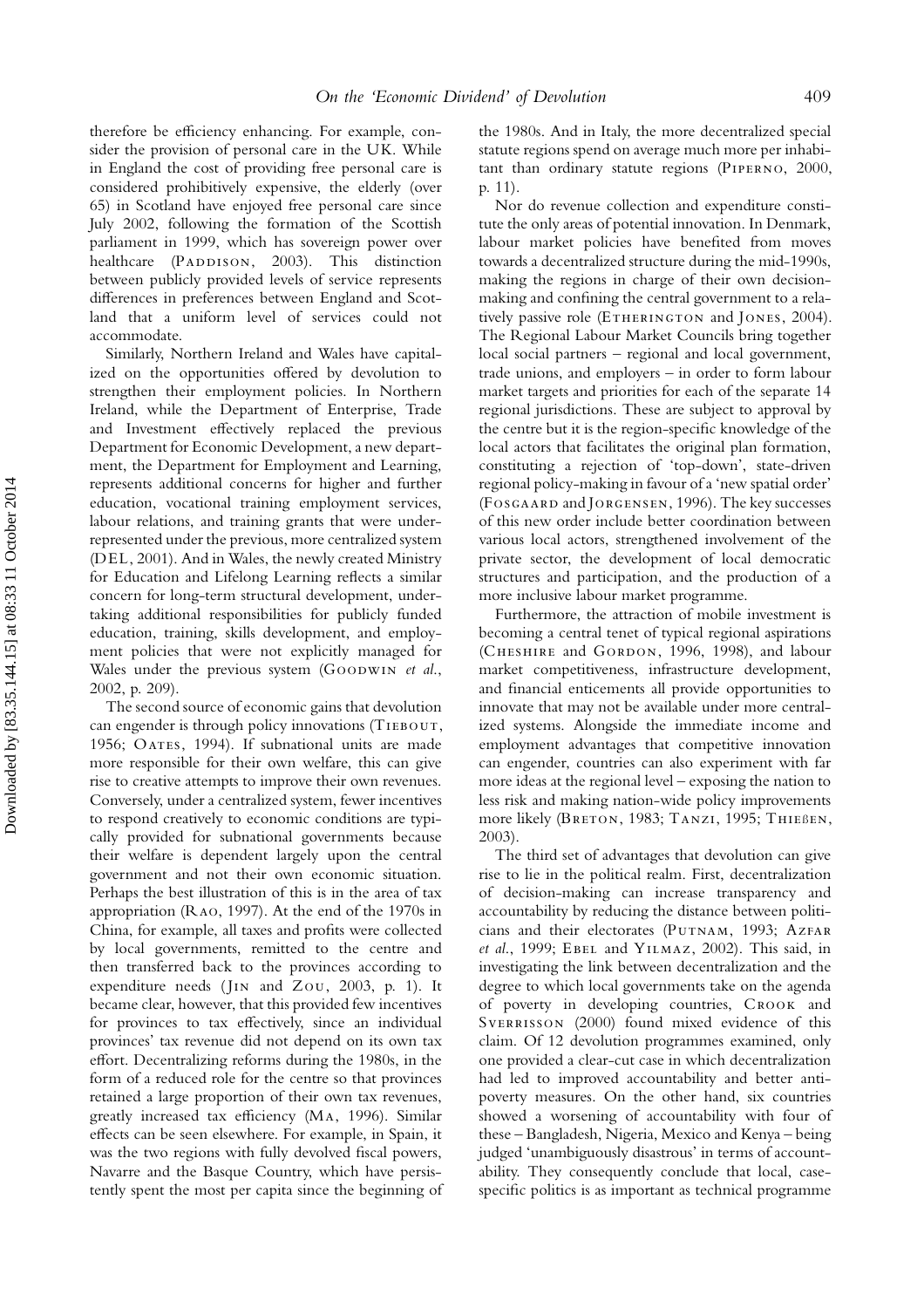characteristics in determining the impact of devolution and in the absence of hard budget constraints, decisionon accountability. Second, however, regional and makers may fail fully to internalize the social costs of local governments may have advantages in information their spending decisions, making their marginal outlays collection (assuming information gathering and diffu-<br>suboptimal in terms of national welfare (INMAN, 2000). sion is not costless), especially if local politicians are For example, if central governments increase the autoelected (KLUGMAN, 1994). For example, in West nomy of subnational units, while simultaneously com-Bengal in 1978, the incumbent Left Front party mitting to finance their expenditure – either explicitly involved village councils in the construction and imple- or implicitly – the incentive for subnational governmentation of pro-poor initiatives for the first time ments to exercise due discretion in spending decisions (CROOK and SVERRISSON, 2000). This resulted in the is compromised, since they can be confident of not incorporation of women's viewpoints into institutional- having to pay the full cost of their own outlays. Hence, ized politics, as well as the legally enforceable represen- subnational governments can over-spend, so that the tation of the Scheduled Castes and Tribes – two sources marginal cost of their expenditure can exceed the of information that had previously not informed policy- marginal benefit to the nation as a whole, even though making. Following the success of this scheme, the individual subnational governments have acted rationinnovation precipitated the 73rd amendment to the ally. The ability of central governments to control Indian Constitution in 1993 that made similar reforms subnational expenditure under devolved systems of 1994). Third, the political payoff available through the inefficiency that can arise through decentralization. decentralization can be significant, although this lever- Most importantly, if the central government can commit age can be abused. In Mexico, decentralization as a to not bailing out subnational governments when they populist strategy helped to prolong the term of the then generate debts through over-spending, so that they bear incumbent Partido Revolucionario Institucional (PRI) the full responsibility for their own expenditures, then during the 1990s (RODRÍGUEZ, 1997). And in Nigeria, this sort of inefficiency can be minimized (INMAN, the motive behind generous allocations of power and 2000; RODDEN, 2003a). resources to local governments by the Federal Military The importance of establishing a culture of hard since 1993 (Federal funds now account for over 90% of budget constraints with subnational governments is local government revenues) was not to empower local exemplified in the Central and Eastern European case, government but to by-pass and weaken the possible where most of national governments during the transichallenge from state-based (meso-level) political and tion period were keen to set a strict precedent of subethnic elites (A wOTOKUN, 1995; OLUWU, 1997). a national austerity from the outset. Hence, in Slovakia,

draws upon the operation of these three factors in some palities have been allowed to borrow but the loans must combination. The increased efficiency that may be be repaid from locally generated revenue; in Turkey<br>available through the more accurate geographic match-<br>local governments are not allowed to borrow at all; in available through the more accurate geographic matching of public service provision to preferences, the policy Hungary local governments are subject to strict and innovations devolution can engender, and the enhanced wide-ranging bankruptcy and insolvency laws; and in<br>accountability and transparency devolution may bring Estonia loans to local government must not exceed accountability and transparency devolution may bring about, present some significant potential economic 15% of (shared, state and local) revenue (EBEL and benefits (RODRÍGUEZ-POSE and BWIRE, 2004). YILMAZ, 2002). In total, 14 of 17 Central and Eastern Nevertheless, this is not the only side to devolution. European countries have a regulatory framework that While there are undeniable potential benefits that are controls sub-national borrowing, while only two made available under a devolved system, there can also the Czech Republic and Slovakia – do not impose<br>be significant costs. The following section examines limitations. These regulations indicate the seriousness be significant costs. The following section examines some of the risks of decentralization. of the agency problems that a separation of spending

*Agency problems.* The economic risks of devolution fall (INMAN, 2000, p. 31), because of the strict precedent roughly into three categories: inefficiencies, inequalities and reputation of the centre. One of the very few and institutional burdens. In terms of inefficiency, exceptions to this rule arose in 1975 when New York devolution often results in a separation between those City experienced a fiscal crisis (see below). In general, governmental units that take expenditure decisions and however, 'on most dimensions, the U.S. performance those responsible for financing. In such circumstances, has been a success. Most local governments live within

national requirement (MEENAKSHISUNDARAM, government therefore becomes a crucial determinant of

The 'economic dividend' of devolution generally central bail-outs became illegal; in Romania municiresponsibilities and financing introduces.

Similar concerns are evident in the US case, where the central government has traditionally all but disregarded pleas for financial aid from the states (see INMAN, **ECONOMIC RISKS OF DEVOLUTION** 2000, for a detailed case history). 'When Philadelphia *Inefficiency and devolution*<br>*Inefficiency and devolution* not even consider federal relief as a policy option'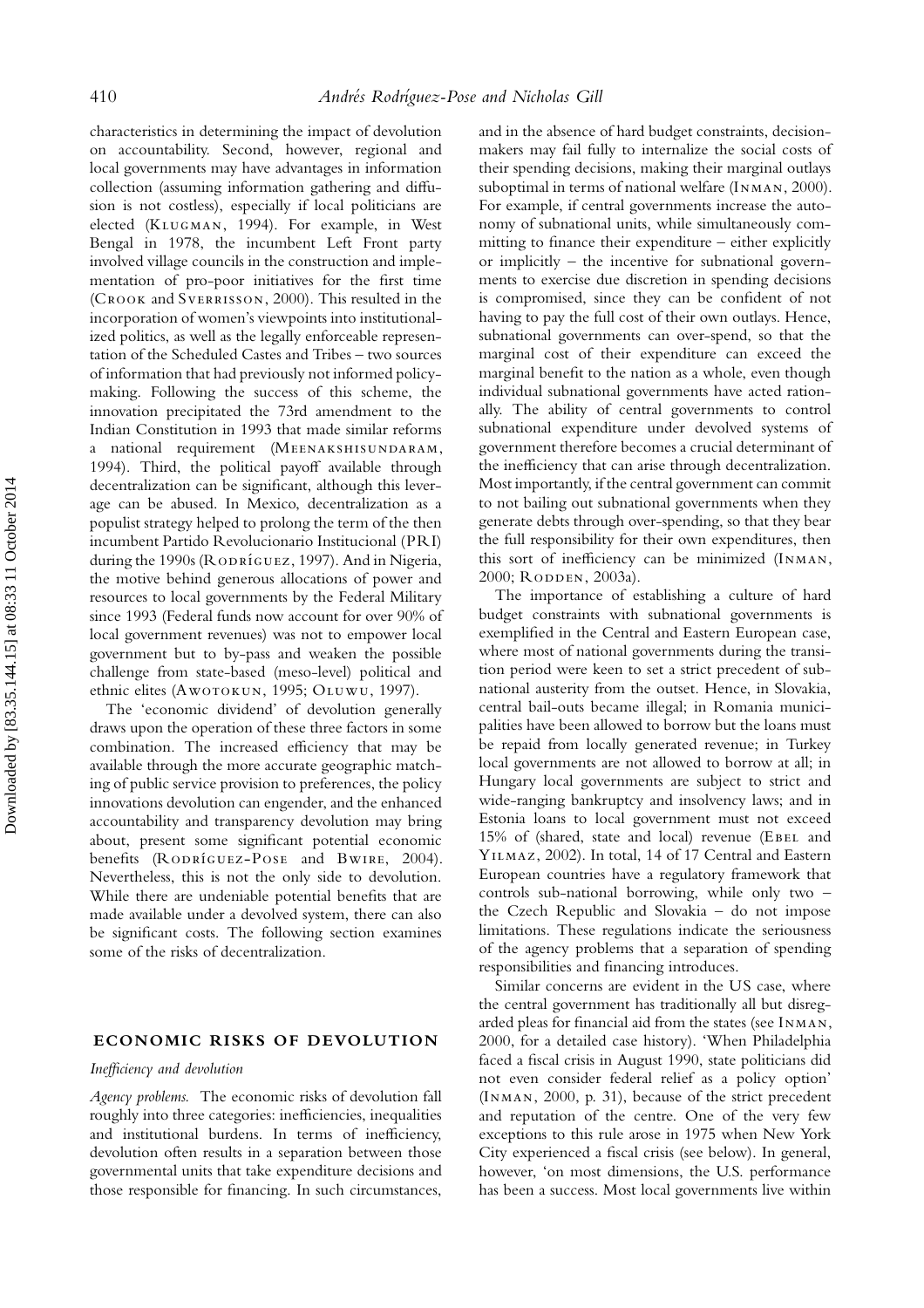of a strong culture of saying 'no' to federal handouts. government units responsible for payment and those

lish a similar culture has not been particularly strong. Devolution can exacerbate these problems if it does Perhaps the most notable case is Brazil, where the not preserve the balance between fiscal freedoms and culture of subnational government extraction from the responsibilities, or introduce accompanying checks and centre has become ingrained since the framing of its balances to ensure that any new autonomy is not abused. Constitution in 1988, partly due to weak presidential power and partly due to the lack of strong national *Territorial competition.* Moreover, there is a second, political parties that help to internalize the national separate source of inefficiency that devolution can interest at the regional level (DILLINGER, 2002; entail. One of the central tenets of the devolutionary R, 2003a). The states' political dominance discourse is that increased regional autonomy provides throughout the 1990s enabled them - especially the the freedom that regions and localities need in order to larger states – to issue bonds that resulted in deficits large compete effectively for mobile international industry. enough to have serious macroeconomic repercussions, As devolution has progressed, therefore, there has been forcing the central government to bail out the states an increasing tendency for subnational governments to repeatedly. The contemporary concern is that the engage in competition for the attraction of foreign central government has lost so much legitimacy that it direct investment (FDI) (SCOTT, 1998; VERNON, can no longer credibly commit to a tough budget 1998). Territorial competition per se can be beneficial constraint, increasing the likelihood of continuing debt when regions are forced to mobilize their local potencrises in the future (RODRÍGUEZ-POSE and GILL, tial in order to attract investment. However, when 2004b). The current Fiscal Responsibility Law, for subnational governments attempt to attract mobile example, was established in 2001 under the authority industry through financial enticements, inviting private of the IMF, not the central government, indicating firms to choose between the most attractive packages the helplessness of the latter to initiate much-needed offered by the states, the impact upon national reforms (IMF, 2001). efficiency can be damaging. The situation can be

encing these problems. In Germany, the *Länder* have payoff of the game is independent of the final outcome extensive expenditure responsibilities but possess little across the players (CHESHIRE and GORDON, 1998). freedom to raise their own revenue (RODDEN, 2003b). Specifically, the total national benefit of a firm arriving As a result, the dependency of the poor states on central in a country will be the same, or very similar, no matter assistance finds legitimacy, embodied in the Constitu- where within the country the firm chooses to locate. tional concern for 'equivalence of living conditions'. But there are costs involved in trying to affect the This has led to a culture of central underwriting of locational decisions of firms, because regions spend *Länder* expenditures so that *Länder* have had the freedom resources on tax grants, marketing, subsidies and to continue to increase spending, run large deficits, and favourable loan conditions in order to make themselves rely heavily on debt to fund current expenditures more attractive (RODRÍGUEZ-POSE and GILL, throughout the 1980s and 1990s (RODDEN, 2003b). 2004a). These costs can therefore represent dead-Similar problems have occurred in Mexico, where the weight losses to the nation as a whole – a source of federal government had to bail out the states during the inefficiency that results from the territorial competition 1995 financial crisis (GIUGALE et al., 2000). Further- that devolution can promote. more, in Italy, radical steps had to be taken to deal with Territorially competitive behaviour is in evidence in the soft budget constraint problem. The culture of sub- numerous countries around the world. In their study government to devolve substantial revenue-raising FDI tended to generate wasteful bidding wars between resources to total expenditure at the regional level of tax breaks and favourable loan agreements, the increased from 3% in 1992 to over 50% in 1994 donation of land, and a series of financial cautions and (BORDIGNON et al., 2002) – in an attempt to equalize guarantees, each of which add very little to the national expenditure freedoms and financial accountability. And economy. In India, McCARTEN (2003, p. 6) draws through indirect and foreign borrowing, as well as by the private sector since the late 1980s. extraction from the centre through the use of 'extra- Furthermore, in China, the development of areas budgetary funds' that are largely unaccountable, and yet where normal tax rules do not necessarily apply has comprised almost half of total government revenue in resulted from, and promoted, intense degrees of 1996. **In these 'zones'**, it is normal competition.<sup>3</sup> In these 'zones', it is normal

their means' (INMAN, 2000, p. 32). This is the result The agency problems that a separation between those Unfortunately, the ability of other countries to estab- responsible for spending can cause are widespread.

Furthermore, Brazil is by no means alone in experi- thought of as a zero-sum game, where the aggregate

national borrowing was endemic during the 1980s and of the Brazilian automobile industry, RODRÍGUEZthe resulting financial crisis in 1992 prompted the Italian Pose and ARBIX (2001) found that fierce rivalry for responsibilities to the regions – the ratio of own tax Brazilian states. Concessions often included the offering in China, JIN and ZOU (2003) expose various ways attention to the 'interstate competition to attract private in which the Chinese provinces routinely over-spend, investment' that emerged alongside a greater influence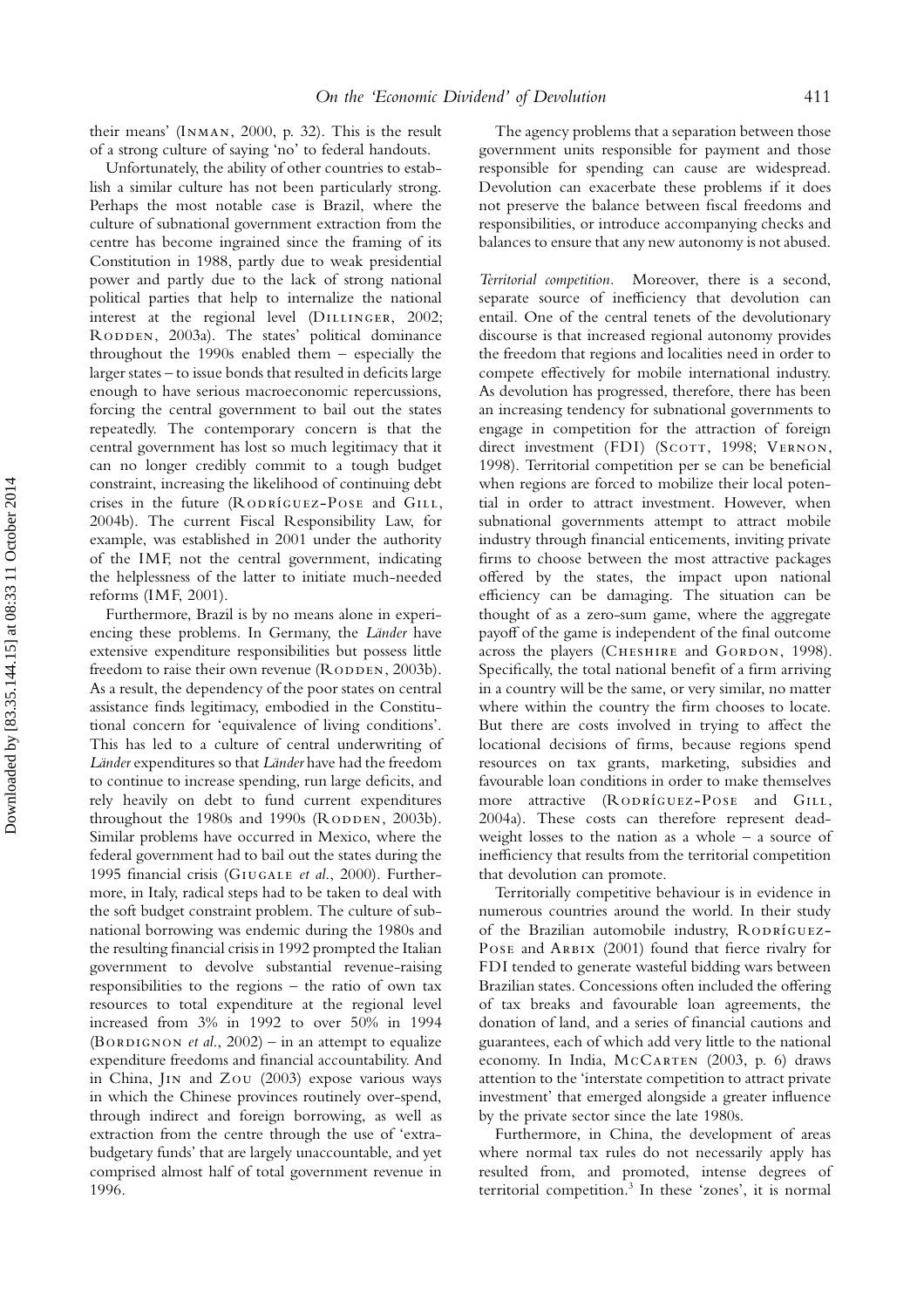to find corporation tax reduced from the usual 33% to *Equality and influence.* Once a certain degree of political as low as 15%, export tax reduced from 15 to 10%, tax power has been devolved, subnational governments exemption on profits and further tax reductions, as well begin to have more influence over central policyas many activities enjoying total exemption from China's making. Most importantly, the distribution of finances import tariff (MA, 1996; JIN and ZOU, 2003). The flowing from the centre to the states becomes partially number of these 'special zones' in existence across subject to the demands of the states themselves, espe-China has grown exponentially, from 14 in 1984 to cially when subnational governments are well repre-8700 by mid-1993. They impose costs on domestic sented in political fora at the central level. Yet, this industry, because they favour international industry influence can pose a problem when the set of sub- (JIN and ZOU, 2003) and they impose costs in terms national governments are highly heterogeneous, and of tax revenue, both through the reduced rates and may therefore have different, perhaps opposing, exemptions that they offer (MA, 1996), and through interests. In these situations, the centre can find itself the lack of accountability to government, whose task exposed to the conflicting demands of states that are in collecting tax revenues from the zones is virtually competing for its patronage. As a rational actor, the impossible (MCKENNEY, 1993). centre is likely to appease those subnational govern-

oping world. There are numerous examples of this greatest opportunities, to its own political legitimacy, sort of zero-sum competition, with a large literature i.e. those states with the largest electorates, political focusing of the competition for automobile plants across representation, industrial shares, income per capita, tax Europe (MYTELKA, 2000) as well as in the USA revenues and media influence. This can leave poorer (FLORIDA, 1996; DONAHUE, 1997). For example, and less influential states less well protected by the M (2002) details how the English regions saw central government as devolution evolves, while richer themselves as disadvantaged during the 1980s and 1990s and more powerful states might well benefit from the because they felt the Celtic nations were 'able to use process. For example, while acknowledging room for their devolved governance systems to mobilize more further research,  $R_{AO}$  and  $S_{INGH}$  (2001) find that state substantial incentive packages ... which gave them an domestic product per capita, among other political edge in attracting [FDI]' (MORGAN, 2002, p. 801). variables, was a consistent and robust determinant of The pressure that asymmetric devolution can put upon grant aid per capita to the states in India. central government to devolve further, in order to Of course, there are mediating influences over this equalize competitive capabilities, is illustrated here. This mechanism. One of the most important is the existence may have been a factor in the creation of regional of a strong central government and/or president development agencies (RDAs) in England in 1999. (INMAN, 2000). Since the framing of Brazil's Constitu-

Efficiency losses are not the only negative implications anational level political parties.<sup>4</sup> Consequently, the Presithat devolution can carry. Insofar as the redistribution dent is forced to struggle to construct very broad of income and wealth, in order to safeguard minimum coalitions with each new policy proposal (S, welfare standards, remains a role of central government, 2002), endowing the states with a lot of bargaining this section argues that devolution can compromise the power over the centre. This negotiating strength is ability of the state to achieve its redistributive aspirations disproportionately concentrated into the hands of the and hence perturb PETERSON's (1981) balance between bigger, more populous and richer states in Brazil, since a redistributive central or federal state and distributive they carry the greatest threats, and offer the greatest and regulatory local and regional governments. To what opportunities, to the central government. For example, extent this is a problem depends upon the value each in 1997, the rich states were negotiating debt repayment nation attaches to equality in living standards, or pro- contracts with the centre after over-borrowing in the gress towards it. It is not the present authors' intention early 1990s. If they defaulted, they could have caused to make that value judgement here, but rather to make an economy-wide disaster by alarming the international clear the implicit trade-off between economic growth financial community, and precipitating a process of and equality that devolution can engender. What capital flight that would have been very difficult to becomes apparent is that there are tangible equity reverse. They were consequently seen as too big to implications of devolution, and, therefore, that there fail, and were therefore able to extract very forgiving are difficult value judgements to be made. These equity contracts from the centre  $(DILLINGER)$  and WEBB, concerns arise from two sources: the differing degrees 1999), while the poorer states, which on the whole of influence regions have over the central government had not borrowed as much initially, did not benefit and the differing competitive and fiscal capacities they equally from the forgiving conditions as a result. If the enjoy, both during and after the devolution process. central government had been able to take a stronger

Nor is territorial competition confined to the devel- ments that carry the greatest threats, and present the

tion in 1988, the influence of the presidential office has been diluted considerably. This has been the result of highly dissipated forms of democracy, where regional *Inequality and devolution* governors and mayors owe very little allegiance to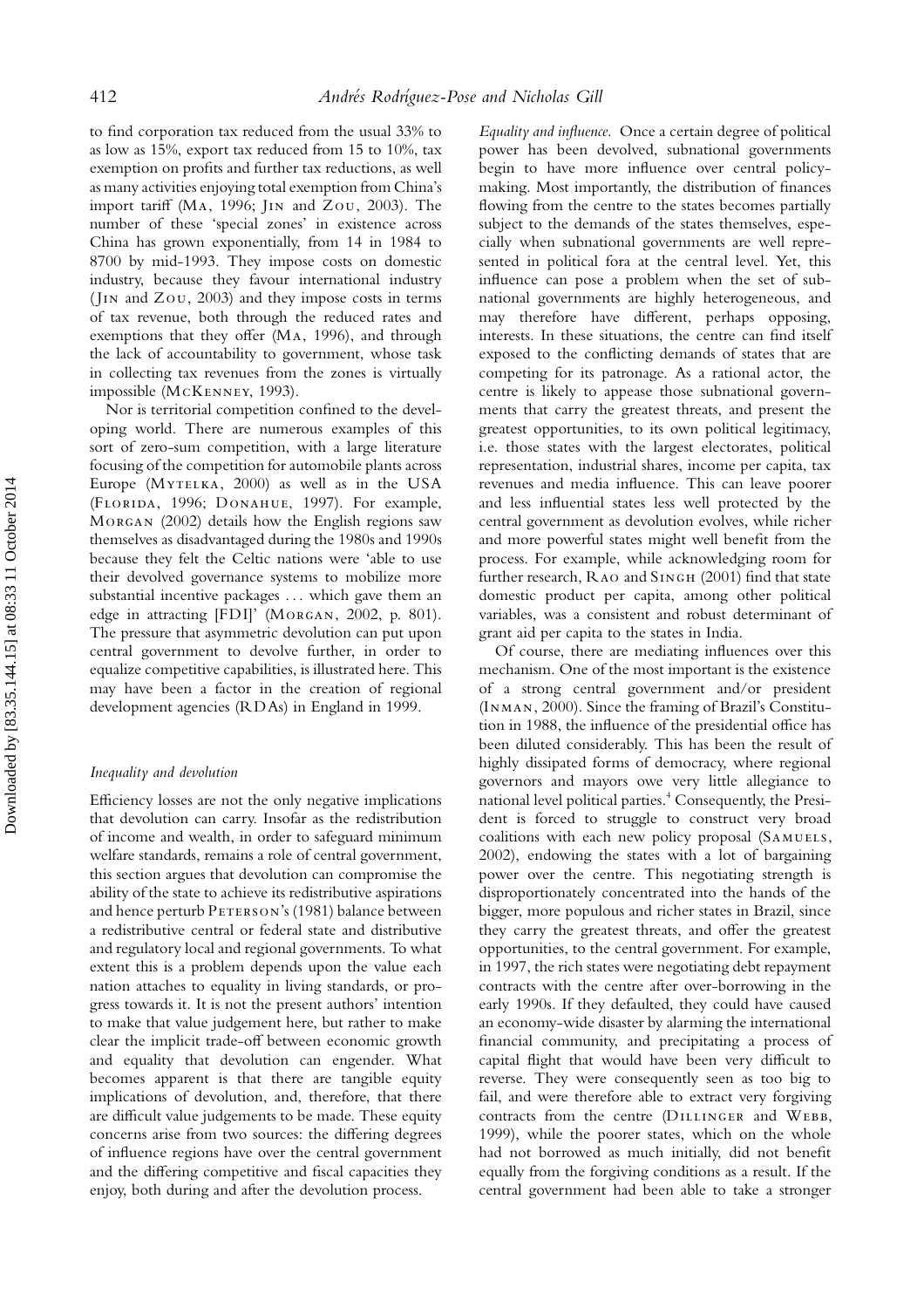during debt renegotiations from 1997 onwards, this funds are subject to central discretion and a high degree regressive effect might have been mediated.  $\qquad \qquad$  of earmarking, and therefore open to abuse through

the central government's reputation for refusing federal earmarked by the central government for teacher salarnational parties' (p. 32) in establishing this tradition, benefited, because they had better-established educawhich has promoted cautionary state financial manage- tion systems (CABRERO MENDOZA and MARTÍNEZment. Nevertheless, the 1975 New York City crisis VÁZQUEZ, 2000). Whether implicitly or explicitly, mentioned above indicates the fallibility of even the therefore, the introduction of discretionary transfers strongest central governments. Since New York was so can compromise the likelihood that central assistance big and financially interconnected, the threat of default to subnational governments will be progressive. in this city had repercussions throughout the country. Large cities across the US began to face higher interest *Inequality and competitive capacities.* Devolution can rates as the crisis came to a head (INMAN, 2000). This impose further, disproportionate, costs upon poorer borrowing agency, while Bridgeport (1991) was not the attraction of FDI. However, there may be automatic allowed to go into bankruptcy, and the Orange County and capacity constraints that prevent poorer, smaller (1994) was refused a state bailout. In contrast, New and less influential states from competing on level terms. the USA, the disproportionate bargaining power held discretionary aspect of central government finances and

which states can influence the centre, alongside the devolution of autonomy to subnational levels is an strength of the central government, is the method used implicit refutation of the traditional protective role of to decide how revenue is shared among the states. If the national level. As a partial substitute, by exposing funds from the centre are allocated on a discretionary every state to the risk of losing in the international basis, this leaves far more room for states to influence competition for FDI, and the national competition for central decisions than if revenue is shared based on a industry, workers and perhaps central resources, it is predetermined formula. While the formula may be hoped that necessity will breed sufficient innovation to subject to some initial bargaining, as well as occasional guarantee minimum welfare standards. However, there reviews, it is generally a better indicator of assured is a risk that necessity will not be enough, and there progressiveness because it signals a commitment on the are therefore often losers, especially in zero-sum conpart of the central government to this end. texts such as those created by territorial competition.

country with acute, and increasing, regional disparities. that are most likely to lose out, rendering the devolution The decentralization of resources from the centre, of autonomy itself a potentially regressive government which accounted for 58% of total state expenditures in policy. 2001, has taken two forms. *Participaciones* or uncondi- Examples of this effect are widespread. For instance, tional transfers are formula based and calculated accord- in Italy, despite the efforts of the central government ing to per capita income, improvements in tax to provide progressive transfers, devolution has accomcollection and poverty (DíAz et al., 2002). The distri- panied a divergence in standardized subnational governbution of these transfers is consequently highly progres- ment expenditure per capita, as richer regions retain sive. However, in 2000, 51% of transfers were not more of their own tax revenues ( $R$ ODRIGUEZ-POSE unconditional. *Aportaciones* or conditional transfers are and BWIRE, 2004). In the USA, the introduction of sourced from a separate budget line that is not subject block grants for welfare (under the Temporary Assistto formula sharing – the central government decides ance of Needy Families fund) has 'shifted state reimwhich projects warrant conditional transfer support. bursement from a system based on strict federal rules

line, or had commanded stronger bargaining power Although the aim is to support poorer states, these The importance of strong national party politics, coercion of the centre. Conditional education as well as strong central government legitimacy, is spending, for example, which accounted for 63% of underscored in the US case. INMAN (2000) details how conditional transfers in 2000 (DíAz et al., 2002), was aid to the states was nurtured carefully through various ies alone, emphasizing the subsidy of existing schools state crises during the 19th and 20th centuries, citing and teacher labour markets rather than the creation of the importance of 'strong presidents and/or strong new ones. Of course, it was the richer states that

afforded New York a degree of leverage over the centre and less powerful states by promoting the sort of that smaller cities or areas in a similar state of financial territorial competition described above. Arguments in distress, such as Philadelphia, Bridgeport or the Orange favour of devolution point to the incentivizing effect County, could not match. Philadelphia (1990) eventu- autonomy can have upon policy innovations, tax approally had to make do with the help of a state-created priation (however, see BIRD and SMART, 2002) and York was eventually offered US\$2.3 billion in relief Poorer infrastructure, as well as smaller tax bases, less funding over 3 years (INMAN, 2000). Again, even in access to financial markets, less influence over the by richer and more influential subnational units can fewer, or smaller, input and output markets, may lose result in a regressive effect. The battle for some states before it has even begun. A A second important determinant of the degree to contraction of the role of central government and An illustration of this comes from Mexico – a Moreover, it is frequently the smaller and poorer states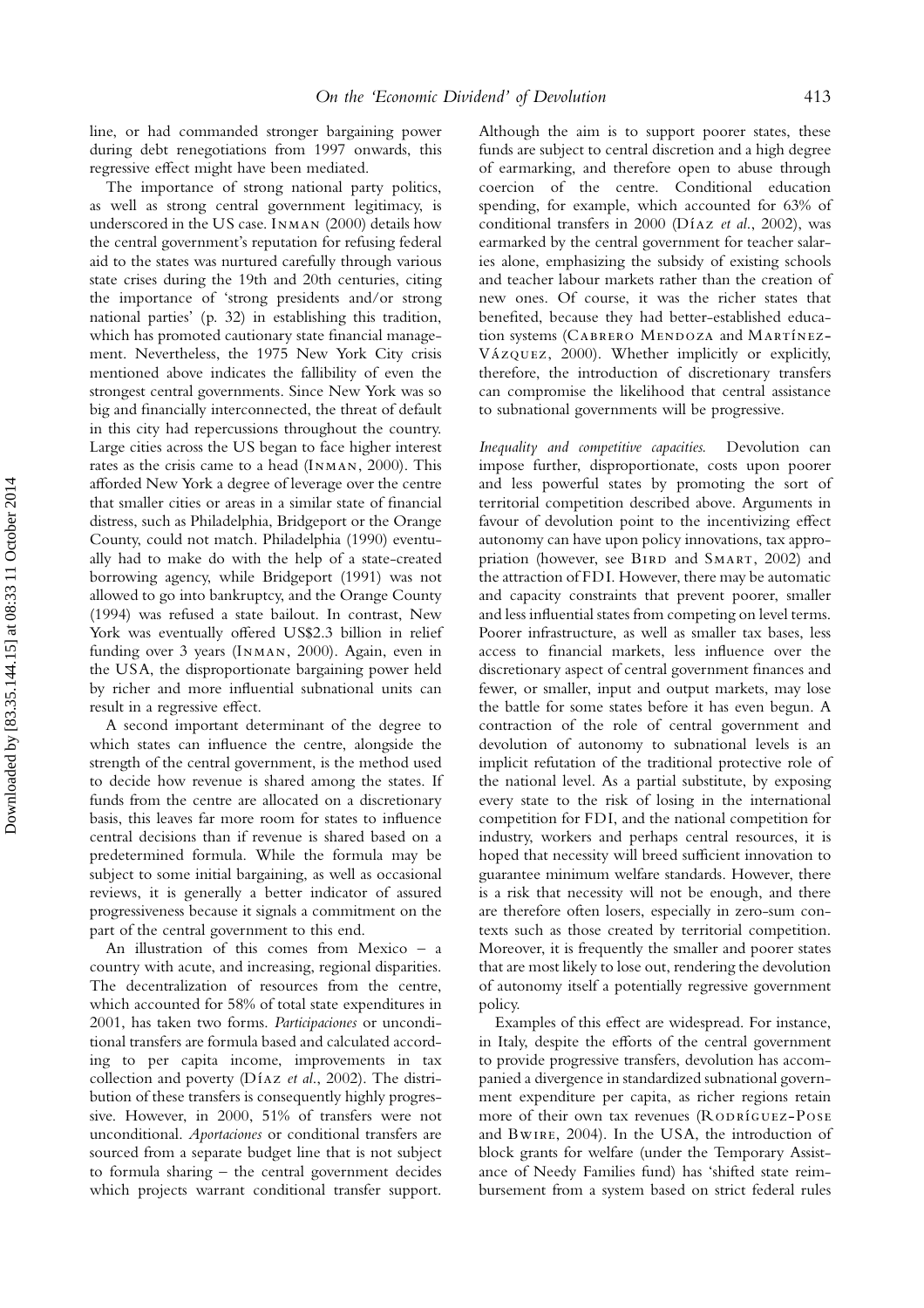grant system based on historical funding levels' relative to a centralized system, due to wasteful duplica- (NASBO, 1999, p. 42). In the event of increasing tion of basic functions. As  $P_{\text{RUD}}'$  homme (1995) points caseloads, therefore, states will have to find their own out, such duplication may force the nation to forfeit any way out of trouble, through increasing taxes, reducing gains from economies of scale or scope that centralized spending per person or, as devolutionists expect, service provision may have enjoyed, by reducing the through increasing efficiency. However, it is clear that average size of administrative units and thereby reducing those states with less financial and fiscal capacity are the potential for specialization and the division of exposed to greater downside risk under the new system labour. China, India and Brazil, for example, have each than more prosperous states, because their ability to suffered increasing bureaucratic costs in recent years, meet the demands of greater caseloads is more limited. coinciding with devolutionary efforts. Furthermore, In India, McCARTEN (2003, p. 17) points out that the introduction of various tiers of government in the following the marketization of investment patterns in absence of a clear demarcation of responsibilities can India, 'poorer states appeared to be attracting propor- be confusing or at worse result in free riding by some tionately less investment because of their deficient governmental tiers or in an over- or under-supply of infrastructure endowments'. public goods. In the case of the English regions, for

'Having enough capacity to get the job done is one of appear that RDAs are adding to the complexity and the biggest challenges confronting local institutions as problems of economic governance', rather than simplia well as managers designing and implementing pro- fying them. Although, it should also be remembered grams of local development'. They trace the efforts of that devolution can offer a solution to confusing, various countries intent upon breaking the mould of complicated or over-populated institutional spaces as regressive devolutionary efforts. Hence, in Zambia, well (MORGAN, 2002). efforts have been made to link the degree of decentral- Moreover, the costs that a lack of clearly assigned ization to the level of institutional capacity so as not to responsibilities can give rise to are well documented. over-burden local administrations. To this end, the For example, A GARWALA (1992) reports how the devolutionary Zambia Social Investment Fund identifies responsibilities of central and provincial governments five different levels of institutional competence, the in China overlap considerably, with negative implicaattainment of which allows a locality to control a larger tions for the efficient use of resources. In Spain, the share of its own social funding. In Bolivia, associations concurrency of responsibilities defined under Article of municipalities are gaining importance in an attempt 148 of the Constitution provides for central intervention to ameliorate the negative effects that institutional in regional affairs, so that 'there is almost no sphere and financial isolation can have upon poorer local in which [Autonomous Communities] can establish administrations. Moreover, Bolivia has made an attempt their own policies in an unconditional way' (FossAs, to ensure that administrative training, e.g. accountancy 1999, p. 7). In Mexico, CABRERO MENDOZA and and computer literacy, accompany financial devolution MARTÍNEZ-VÁZQUEZ (2000) document how deor increasingly administrative remits at local levels. centralization of responsibility for education engen-Similarly, the devolutionary Honduran Social Invest- dered some forms of competition for human and ment Fund (a World Bank-supported project) has been financial resources between the federal and subnational accompanied by a series of mass consultations provided education systems. And in Brazil, the recognition of by the Fund itself in order to equip localities for their both state and municipal governments as equally legitiincreasing responsibilities (PARKER and SERRANO, mate levels of government has resulted in a lack of any 2000). clear demarcation of responsibilities between them.

degree of risk that devolution can entail. By exposing to divest itself of responsibilities in deference to the ill-equipped, under-skilled local administrations to other. 'With no clearly defined roles, neither states nor competitive forces devolutionary projects that do not municipalities can be held accountable for shortfalls in balance responsibility with administrative development specific services' (DILLINGER, 2002, p. iv). may hold negative implications for equality, since poorer At least two further costs can arise through the and less influential subnational governments are likely decentralization of administrative functions. First, much to lose out.<sup>5</sup> like the territorial competition for mobile industry that

downsides, to devolution. The reproduction of some ments waste resources attempting to win a prize that the administrative functions within every subnational unit nation as a whole cannot lose. These lobbying costs

of eligibility and entitlement to a single state block of a country may raise the total cost of service provision According to PARKER and SERRANO (2000, p. viii), example, JONES (2001, p. 1201) states that 'it would

What is clear from these efforts, therefore, is the high This omission poses a threat because each can attempt

devolution can engender in the private sector, in the public sector similar incentives to compete for central *Institutional burdens and devolution* government patronage are created. When participation The institutional impact of decentralized administra- in these competitions demands resources, this can repretions can generate a third set of costs, or economic sent a dead-weight loss to the nation as regional govern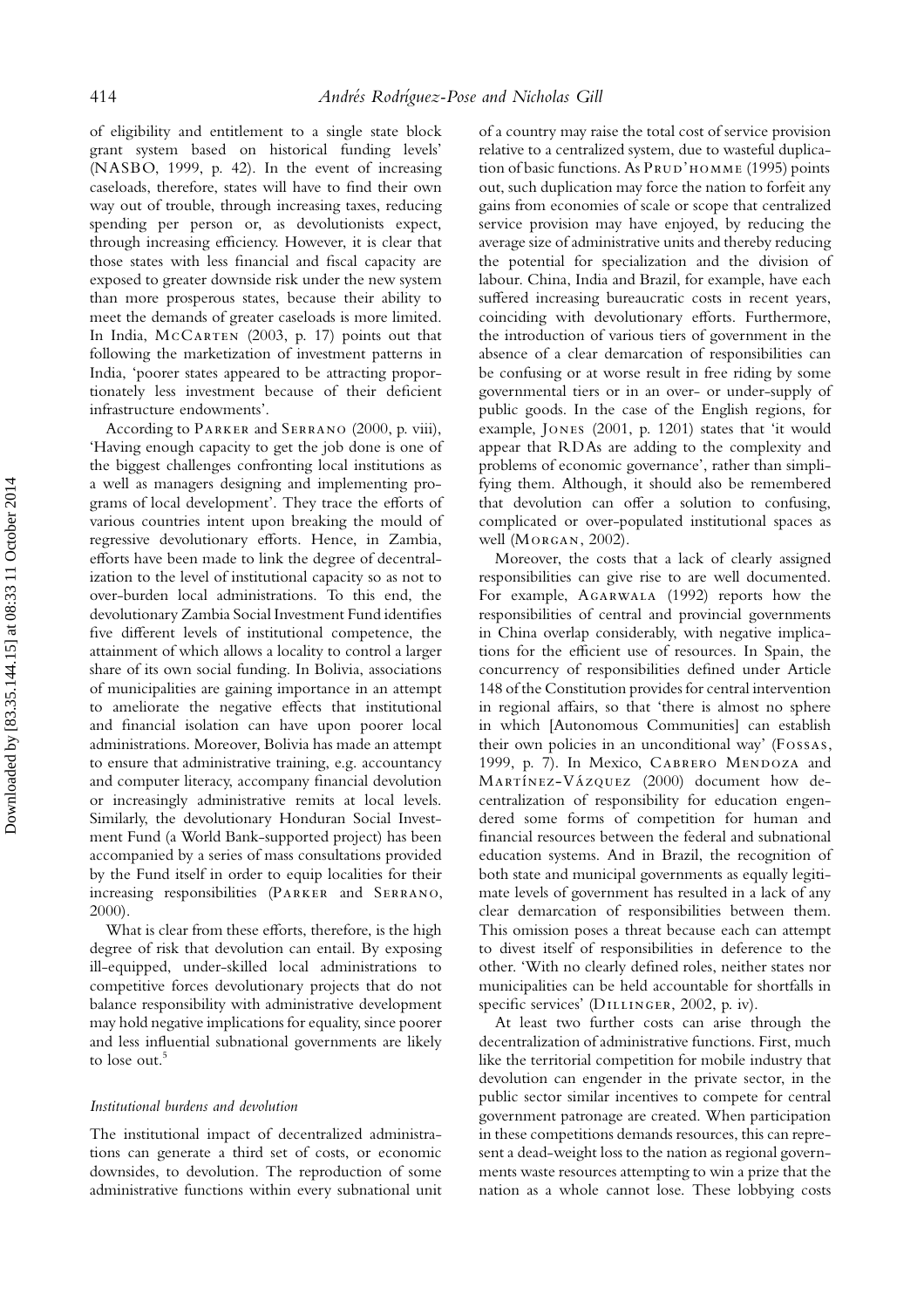are in evidence in India, for example, where Finance between these two components) can be influenced Commissions make plans every 5 years to redistribute by actors at both national and subnational levels of funds across states in order to ensure balanced accounts government (DONAHUE, 1997). The aspirations of or surpluses in every state over the proceeding 5 years. these actors are likely to differ if they act in a self-This system creates strong disincentives for the states to interested way. For example, from the perspective of balance their own budgets during the fiscal years upon the central government, the most attractive form of which finance plans are based. Consequently, 'with a devolution may be a decentralization of expenditure view to maximizing their share in the central transfers, commitments (responsibilities) to lower government it is not unusual to see states tending to incur a large levels, in order to relieve fiscal pressure at the national amount of expenditure in the base year prior to a level. Conversely, subnational governments may be Finance Commission' (GURUMURTHI, 1995, p. 35, more supportive of initiatives that involve the decentralcited in MC, 2003, p. 10). These perverse ization of resources, which might ease fiscal pressure effects represent inefficiencies brought about by the on their own budgets. More generally, each government resources states spend lobbying the central government, tier may have its own agenda, and the relative strength which does very little for the nation as a whole.  $\qquad \qquad$  of its influence over the decentralization process will

MOOKHERJEE, 1997). <sup>6</sup> Local-level politicians are often decentralization policies can have very different ecosubject to less scrutiny than at the national level, nomic implications, the relative strength, or, in political perhaps because they are surrounded by civil servants terms, 'legitimacy',' of government tiers can therefore with generally fewer skills, so that internal monitoring largely determine the size of the 'economic dividend' is reduced (PRUD'HOMME, 1995; BENNETT, 1997; of decentralization. The paper will examine various AZFAR et al., 1999; THIEBEN, 2003) or perhaps examples of this effect. because the media and pressure groups can be less Consider first a situation in which there is a dominant active at lower government levels. Furthermore, local central government that may rationally favour the politicians may find themselves under more pressure devolution of expenditure responsibilities over resources from political elites in their jurisdictions than their if it acts in a self-interested way. For example, M national-level counterparts because a smaller number (2002, p. 802) draws attention to the English case in this of local interests at this level may find it easier to regard, where 'miniscule budgets, modest powers and a organize themselves, agree upon their goals and raft of responsibilities, straddling economic developcooperate in efforts towards coercion (LAMBSDORFF, ment, social regeneration, rural renewal, environmental 1999). Finally, local politicians can also have stronger enhancement and possibly planning . . .' characterize the personal ties with interest groups as a result of English devolution project (see also JONES, 2001, on this their proximity to their electorates (TANZI, 1995; issue). In such cases there are at least three ways in which BARDHAN and MOOKHERJEE, 1998; BLANCHARD the potential economic benefits that devolution can and SHLEIFER, 2000; DE MELLO and BARENSTEIN, engender could be compromised. First, the transfer 2001). of mandates without sufficient budgetary capacity for

of the commonly cited economic advantages of devolu- policy priorities. In the USA, for example, some states tion as well as some of the potential downsides, includ- feel that the transfer of parts of Medicare and welfare ing the inefficiencies, inequalities and institutional programmes without the equivalent transfer of resources burdens that devolution can introduce. This section, has rendered them incapable of coping with other however, addresses the simplicity of this approach, policy priorities, since the bulk of new resources has arguing that the advantages and disadvantages of devolu- been directed to these areas. tion are themselves contingent, to some extent, upon Second, a dominant centre can also compromise which governmental bodies are driving the devolution-<br>the likelihood of innovations – another key tenet ary efforts and on the politics, economics and sociology of the devolutionist discourse. Without the adequate of every space (S, 1985). As a result, a basic list- resources, many economically sound ideas cannot be based approach to the merits and demerits of decentral- implemented. Innovation necessitates some degree of ization initiatives is not sufficient to understand fully experimentation, and in turn, this requires the acceptits implications (MORGAN, 2002; RODRÍGUEZ-POSE ance of a certain degree of risk. If many of the spare and GILL, 2003). The resources and capital in the public sector are confined

and/or responsibilities, and its form (i.e. the balance to be far more risk averse, in the knowledge that a

Finally, decentralization can also promote conditions mould the final policy outcomes that devolution entails that are conducive to corruption (DAS-GUPTA and (RODRÍGUEZ-POSE and GILL, 2003). Since different

subnational governments to fulfil them properly can **ECONOMIC EFFECTS OF THE** render the matching of policies to local preferences – a key economic dividend of devolution – a pipe dream.<sup>8</sup> Subnational governments can simply find themselves The previous two sections discussed, respectively, some with insufficient budgets to address properly many local

Devolution entails the decentralization of resources to the central level, subnational governments are likely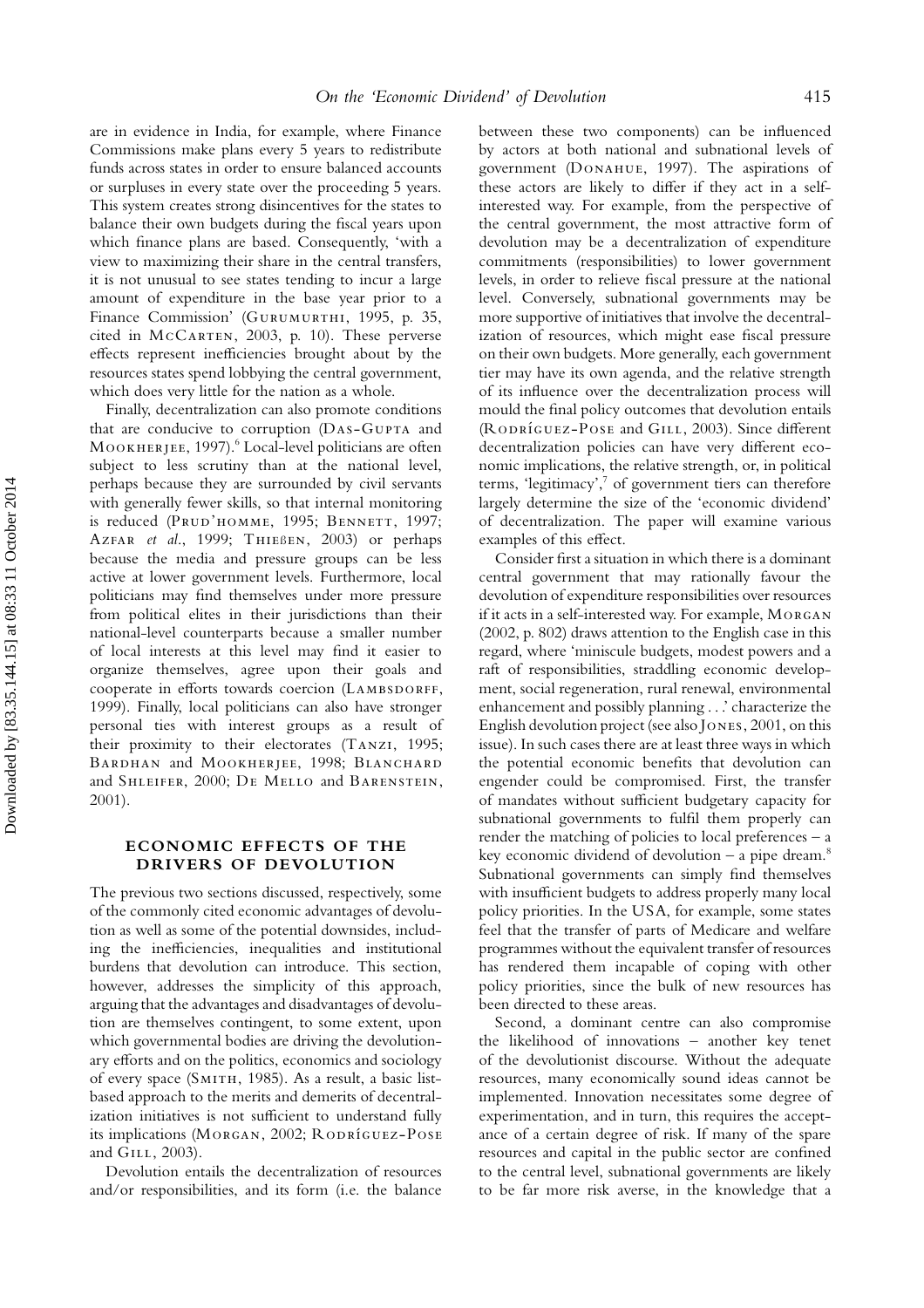be borne through services foregone, rather than through however, its lack of strength can exacerbate the ecosavings or capital spent. This can undermine the poten- nomic cost of devolution borne through territorial tial engine of experimentation that devolution could competition. One such examples is China, where 'the otherwise generate. establishment of unauthorized SEZs [special economic

when resources tend to accumulate at the centre may bo set and control macroeconomic policy' (JIN and ultimately undermine the possible political benefits of Zou, 2003, p. 31), and the central government also devolution, as regional governments become increas- lost, and continues to lose, a great deal of revenue from ingly regarded as bureaucratic layers without any real unauthorized economic zones. Furthermore, the lack capacity to solve local problems. One of the most of an official standard of concessions has led to highly commonly cited disadvantages that devolution can intense competition, arising from the central governentail is the introduction and reproduction of cumber- ment's inability to impose its authority and place limits some administration and red tape, unaccompanied by on the number, and intensity, of the economic zones real powers or financing. In some sense, the decentral- (MA, 1996). ization of 'responsibilities' without accompanying Moreover, just as a strong central government can power, authority, autonomy or resources, offers perfect provide a credible decision-making service to reduce conditions for the fostering of spare, unproductive, or territorial competition, it may also use this authority even wasteful governmental capacity.<sup>9</sup> to minimize overlapping responsibilities by assigning

be significantly compromised in situations where the Furthermore, inequalities that result from differences in central government is driving, defining and propagating the amount of influence rich and poor states hold over devolutionary initiatives. Strengthening subnational the centre may be exacerbated if the centre is weak, governments, in these cases, can lead to some equaliza- because the richer states hold greater threats and offer tion of the balance between devolved responsibilities more potentialities to a poorer and less influential and the ability to meet those responsibilities – a neces- centre. And a stronger centre may also have more ability sary component to any successful devolution project. to mediate the effect of fiscal and competitive capacity Nevertheless, strong central authority over subnational constraints in poorer states, by encouraging the fostering regions can bring with it separate positive effects. of greater capacities, for example in infrastructure,

For example, soft budget constraints, such as those devolution can impose seem contingent upon the relaevidenced in Brazil, where the states have been domi- tive strength of the actors involved. It can be concluded nant and have overspent, and in China, where a tempor- that the economic rewards available through devolution, arily impoverished centre during the mid-1980s and as well as the risks and costs it imposes, depend, early 1990s was forced to cede too much authority to to some extent, upon which government tiers are the provinces, can result in spiralling debts at both levels dominating, organizing, propagating, and driving the of government (DILLINGER and WEBB, 1999; YI and devolutionary effort. CHUSHENG, 2001). Given that soft budget constraints arise from a central government's inability to dictate and enforce a maximum spending (or borrowing) limit **CONCLUSIONS**<br> **CONCLUSIONS** bail them out after they have exceeded such limits, a The shift in the emphasis of the devolutionary discourse, stronger centre could be expected to reduce the likeli- from cultural, ethnic, linguistic and religious arguments, hood of soft budget constraint problems because they towards economic concerns, has elevated the impor-

CHESHIRE and GORDON  $(1998)$  note the possibility can bring about and is substantiated in many ways by a that strong regulatory bodies can mediate the welfare strong theoretical and increasingly empirical economic costs that zero-sum competition for industry can engen-<br>literature (TIEBOUT, 1956; OATES 1972; THIEBEN, der. A credible decision-maker can decide upon, and 2003). Given the multiplicity of devolutionary initiaimpose, the allocation of mobile industry across sub- tives in progress around the world – a reflection of the national regions, or at least place some limits on the support decentralization commands – it can be difficult magnitude of the financial incentives that competing to remain dispassionate about the pros and cons that regions can legally offer, before nationally wasteful devolution entails (RODRÍGUEZ-POSE and GILL, bidding between them spirals out of control. Where 2003). This is especially true when one considers the

greater proportion of the costs of failure will have to the central government is incapable of doing this, Third, the stunted capacity of regional governments zones] weakened the ability of the central government

The economic dividend of devolution can therefore specific service provision duties to specific tiers. Equivalently, if subnational governments dominate a ensuring fair access to capital markets, and providing central government, this can exacerbate some of the some compensating transfers to account for smaller tax economic downsides outlined in the third section. bases. Consequently, again, the economic costs that

are capable of being more credible and less prone to tance of understanding the economic consequences of coercion. devolution. This 'new regionalist' discourse (KEATING, Similarly, in the case of territorial competition, 1998) emphasizes the economic benefits that devolution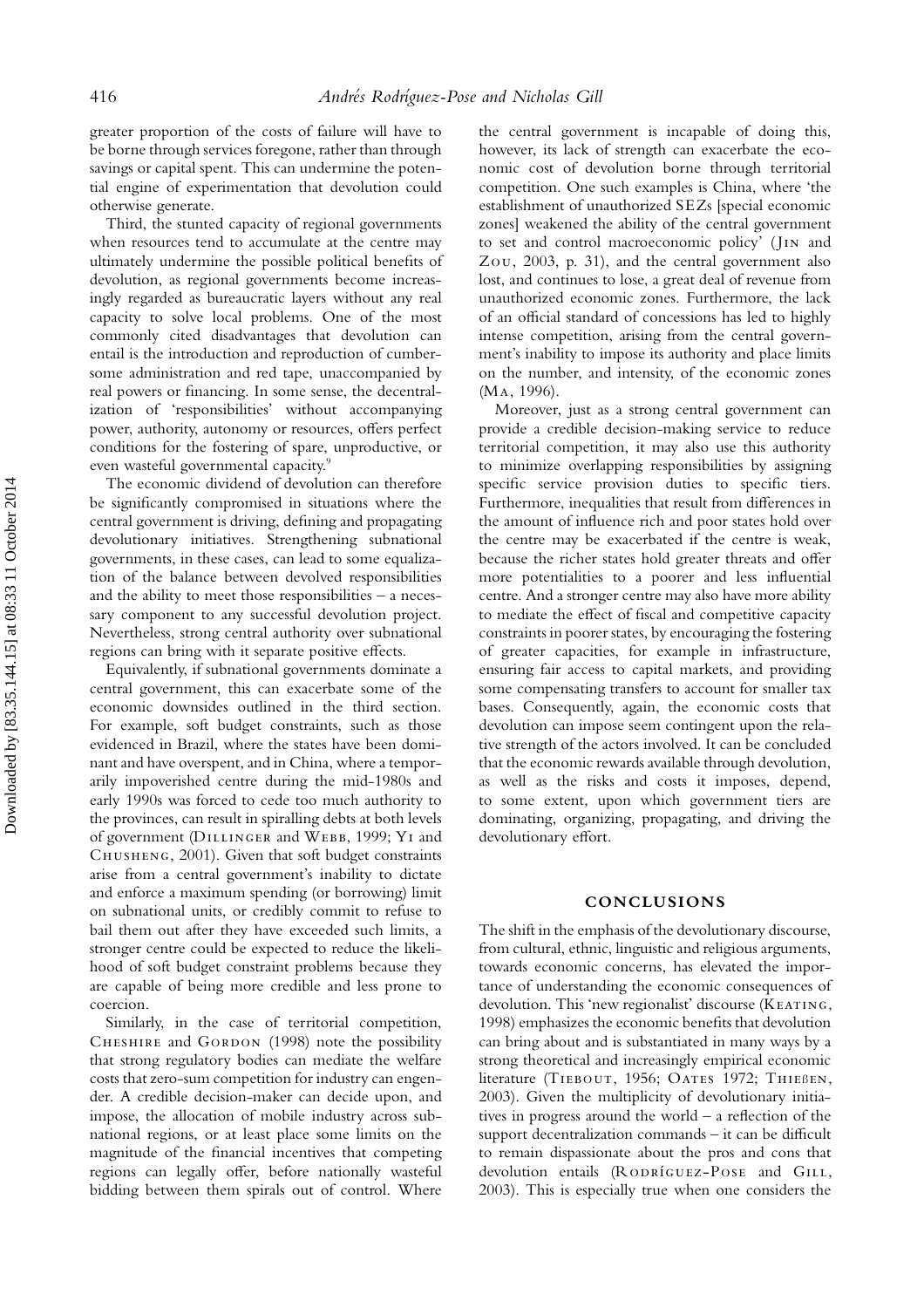incentives to propagate decentralization that devolution only devolution is considered, implying that subnational

In response, this paper has outlined two caveats that<br>
underscore the economic complexity of devolution.<br>
First, it is clear that devolution can carry negative as<br>
well as positive economic implications. The various<br>
exper decentralization can impose, which fall roughly into special economic zones, coastal economic zones, ecothree categories: efficiency disadvantages, equity-related nomic and technology zones, and high/new technology drawbacks and institutional burdens. Second, many of development zones (JIN and  $Z_{\text{OU}}$ , 2003). the economic downsides of devolution are contingent  $\frac{4. \text{ In } 2002, \text{ for example, despite winning over } 60\% \text{ of the}}{1000 \text{ when } 4. \text{ In } 2002, \text{ for example, despite winning over } 60\% \text{ of the}}$ upon which actors are driving devolutionary policies. popular vote in the presidential election, the Workers'<br>The size of any potential economic dividend of devoluse of Party secured only 14/81 seats in the Senate and only The size of any potential economic dividend of devolu-<br>
tion may therefore be affected by whom has the<br>
upper hand in the devolutionary efforts. The carefully<br>
eleven different parties are represented in Congress (the<br>
ele

policy-makers alike to be aware of the complexities, tion for 16 OECD countries, report that regions in advantages and problems that devolution can entail. advantages and problems that devolution can entail. decentralized states convergences converge at a factor parameter  $\frac{1}{2}$  for  $\frac{1}{2}$  for  $\frac{1}{2}$  for  $\frac{1}{2}$  for  $\frac{1}{2}$  for  $\frac{1}{2}$  for  $\frac{1}{2}$  for  $\frac{1}{2$ Devolution is a highly complex and heterogeneous pro-<br>  $\frac{1}{2}$  in centralized states.<br>  $\frac{1}{2}$   $\frac{1}{2}$   $\frac{1}{2}$   $\frac{1}{2}$   $\frac{1}{2}$   $\frac{1}{2}$   $\frac{1}{2}$   $\frac{1}{2}$   $\frac{1}{2}$   $\frac{1}{2}$   $\frac{1}{2}$   $\frac{1}{2}$   $\frac{1}{2}$   $\frac$ Exercise in a many different government levels,<br>
involves disparate actors and can take on a multitude<br>
of diverse forms. The contemporary shift towards an<br>
economic discourse of devolution has highlighted these<br>
and GATTI ECONOMIC CONSECTED SIGNS A CONTROLLED SIGNS AND SERVEN SIGNS AND SERVEN SIGNS AND SERVEN SIGNS A SERVEN SIGNS A THE SERVEN SIGNS AND SERVEN SIGNS A SERVEN SIGNS A SERVEN SIGNS A THE ASSOCIATED AND ASSOCIATED THE ASSOCIATED ment of the economic impact of decentralization initia- shares) and corruption (using Transparency Intertives is therefore becoming increasingly important, and national's Corruption Perception Index) might omit<br>can be bolstered through an awareness of the drawbacks important qualitative factors that affect the relationship, Can be bolstered through an awareness of the drawbacks,<br>drivers and contradictory implications that devolution<br>frequently entails.<br>T. DONAHUE (1997) conceptualizes legitimacy as incorp-

Michael Storper, three anonymous referees and the editors government can command ... is not legal authority, or<br>of this special issue for comments on earlier versions of this fiscal resources, or even talented personnel, b of this special issue for comments on earlier versions of this<br>paper. A. R.-P. gratefully acknowledges the financial support<br>of the Royal Society – Wolfson Reserch Merit Award and of<br>the Philin I everhulme Prize – during t

1. Devolution is a form of decentralization that implies egies' (p. 140). the transfer of powers and resources to independent 9. It is along these lines that STOKER (2002) criticizes bodies) (PRUD'HOMME, 1994). In the present paper, outcomes.

protagonists often face.<br>
In response this paper has outlined two caveats that leeway to implement their own policies.

- 
- 
- 
- More generally, it is important for academics and *et al*. (2004), using several indicators of fiscal decentraliza
	- measurement of both decentralization (expenditure
- orating 'popular support' and citizen's co-operation'. He **Acknowledgements** – The authors thank Adala Bwire, states that 'Ultimately the most important asset that Michael Storper three anonymous referees and the editors government can command ... is not legal authority, or
- the Philip Leverhulme Prize during this research. The restructuring of tension within New Labour's approach to local state<br>restructuring. Promising urban regeneration partnership groups that represent the demands of the urban poor **NOTES** have achieved only limited success due to the 'imposition of tight performance targets and externally defined strat
	- and often directly elected subnational governments the British devolution programme for introducing new (PRUD'HOMME, 1994, p. 2). Other forms of decentral-<br>
	ization include deconcentration (redistribution of powers ties, while failing to empower them to make meaningful ties, while failing to empower them to make meaningful among different levels of the central administration) changes. This results in a circular system of audit, and delegation (transfer of powers to semi-autonomous inspection and challenge that achieves few concrete

### **REFERENCES**

A P. (1992) *China: Reforming Intergovernmental Fiscal Relations*. Discussion Paper No. 178. World Bank, Washington, DC. A J. (2001) Regions in revolt, *Progress in Human Geography* **25**, 103–110.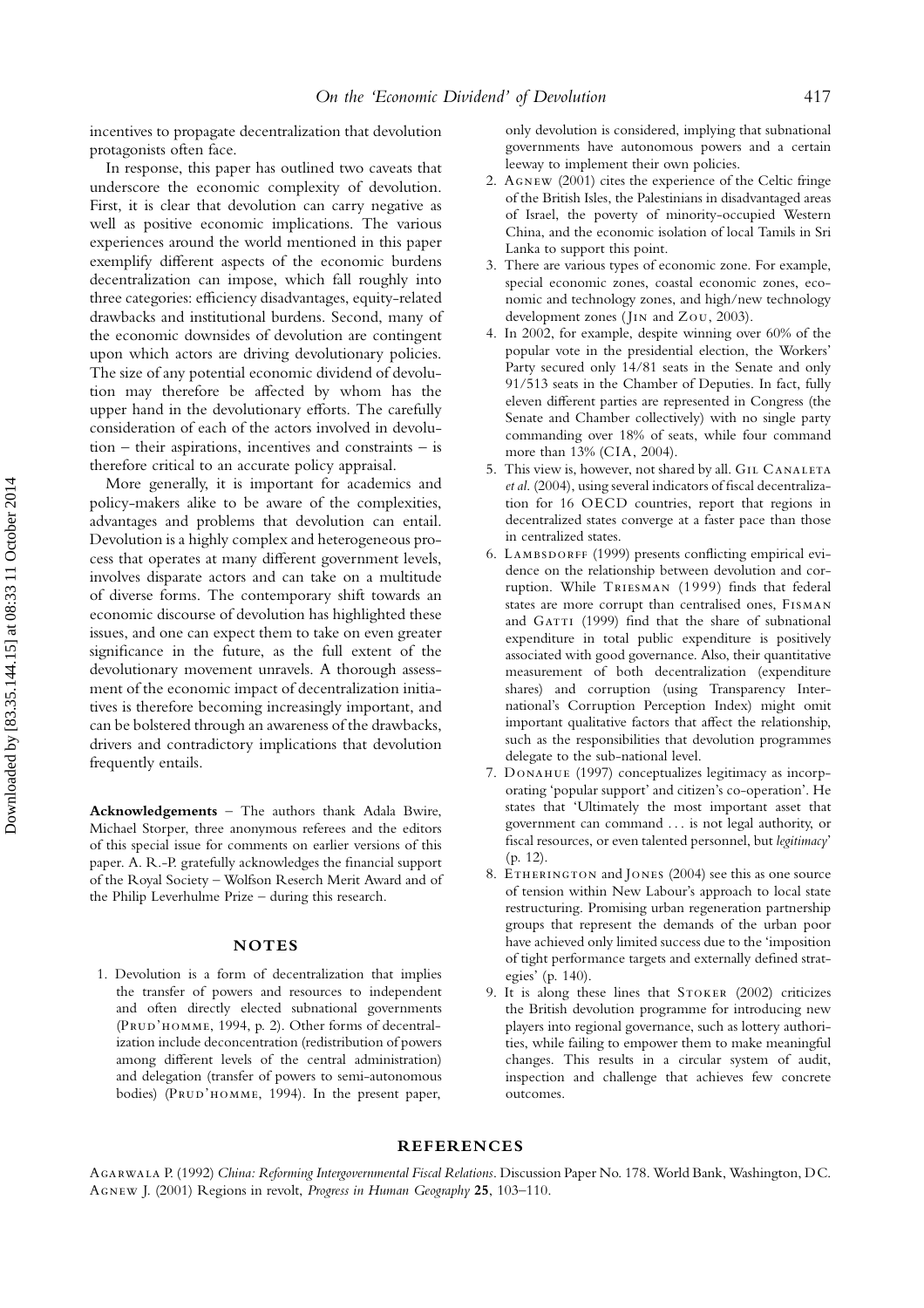- A A. (1999) An institutional perspective on regional economic development, *International Journal of Urban and Regional Research* **23**, 365–378.
- AWOTOKUN A. (Ed.) (1995) *New Trends in Nigerian Local Government*. Department of Local Government Studies, Ofafemi Awolowo University, Ile-Ife.
- AZFAR O., KAHKONEN S., LANYI A. and MEAGHER P. (1999) *Decentralisation Governance and Public Services: The Impact of Institutional Arrangements*. Working Paper No. 255. Centre for Institutional Reform and the Informal Sector, University of Maryland, College Park, MD.
- BARDHAN P. and MOOKHERJEE M. (1998) *Expenditure Decentralisation and the Delivery of Services in Developing Countries*. Working Paper No. C98-104. CIDER, Berkeley, CA.
- B R. J. (1997) Administrative systems and economic spaces, *Regional Studies* **31**, 323–336.
- BIRD R. M. and SMART M. (2002) Intergovernmental fiscal transfers: international lessons for developing countries, *World Development* **30**, 899–912.
- BLANCHARD O. and SHLEIFER A. (2000) Federalism With and Without Political Centralisation: China Versus Russia. Working Paper No. 7616. NBER, Cambridge, MA.
- BORDIGNON M., MAPELLI V. and TURATI G. (2002) *Fiscal Federalism and the National Health Service in the Italian System of Governments*. Annual Report of Monitoring Italy, Institute for Studies and Economic Analyses (ISAE), Rome.
- BRETON A. (1983) Federalism versus centralism in regional growth, in BIEHL D., ROSKEMP K. W. and STOLPER W. F. (Eds) *Public Finance and Economic Growth: Proceedings of the International Institute of Public Finance Tokyo 1981*. Wayne State University Press, Detroit, MI.
- CABRERO MENDOZA E. and MARTÍNEZ-VÁZQUEZ J. (2000) Assignment of spending responsibilities and service delivery, in GIUGALE M. and WEBB S. B. (Eds) *Achievements and Challenges of Fiscal Decentralization* – Lessons from Mexico, pp. 139–176. World Bank, Washington, DC.
- CASTELLS M. (1996) *The Rise of the Network Society*. Blackwell, Cambridge, MA.
- CENTRAL INTELLIGENCE AGENCY (2004) The World Factbook 2004. CIA, Washington, DC (available at: http://www.cia.gov).
- CHESHIRE P. C. and GORDON I. (1996) Territorial competition and the predictability of collective (in)action, *International Journal of Urban and Regional Research* **20**, 383–400.
- CHESHIRE P. C. and GORDON I. (1998) Territorial competition: some lessons for policy, Annals of Regional Science 32, 321-346.
- CROOK R. and SVERRISSON A. (2000) *Decentralisation and Poverty-Alleviation in Developing Countries: A Comparative Analysis OR Is West Bengal Unique?* IDS, University of Sussex, Falmer.
- DAS-GUPTA A. and MOOKHERJEE D. (1997) Design and enforcement of personal income taxes in India, in MUNDLE S. (Ed.) *Public Finance: Policy Issues for India*, pp. 140–196. Oxford University Press, Delhi.
- DE MELLO L. and BARENSTEIN M. (2001) *Fiscal Decentralisation and Governance: A Cross-Country Analysis*. Working Paper No. 01/71. Fiscal Affairs Department, IMF, Washington, DC.
- DEL (2001) *Strategic Plan 2001–2004*. Department of Employment and Learning, Belfast.
- D I. (1993) *La Lega: Geographia, Storia e Sociologia di un Nuovo Soggetto Politico*. Donzelli, Rome.
- DíAz S., LISOWSKI R., NELSON K. and O'CONNELL J. (2002) *Transfers in Mexican Fiscal Federalism*. Report for the OEACD, Robert M. La Follette School of Public Affairs, University of Wisconsin, Madison, WI.
- D W. (2002) *Brazil. Issues in Fiscal Federalism*. Brazil Country Management Unit Report No. 22523-BR. World Bank, Washington, DC.
- DILLINGER W. and WEBB S. B. (1999) *Fiscal Management in Federal Democracies: Argentina and Brazil*. Policy Research Working Paper No. 2121. World Bank, Washington, DC.
- D J. D. (1997) *Disunited States*. HarperCollins/Basic Books, New York.
- EBEL R. D. and YILMAZ S. (2002) Concept of fiscal decentralisation and worldwide overview. Submitted to the International Symposium on Fiscal Imbalance, Final Report Commission on Fiscal Imbalance, Quebec, Canada.
- ETHERINGTON D. and JONES M. (2004) Whatever happened to local government?: local Labour Market Policy in the UK and Denmark, *Policy and Politics* **32**, 137–150.
- FISMAN R. and GATTI R. (1999) Decentralization and corruption: cross-country and cross-state evidence. Unpublished Manuscript. World Bank, Washington, DC.
- FLORIDA R. (1996) Regional creative destruction: production organisation, globalization, and the economic transformation of the Midwest, *Economic Geography* **72**, 314–334.
- FOSGAARD M. and JORGENSEN I. (1996) Recent tropisms of regionalisation as observed in Denmark. Paper given at the European Union and Regional Studies Conference, 'A Changing Europe in a Changing World: Urban and Regional Issues', Exeter, UK, 11–14 April.
- FOSSAS E. (1999) *Asymmetry and Plurinationality in Spain*. Working Paper No. 167. Institut de Ciències Polítiques i Socials, Universitat Autònoma de Barcelona.
- GIL CANALETA C., PASCUAL ARZOZ P. and RAPÚN GÁRATE M. (2004) Regional economic disparities and decentralisation, *Urban Studies* **41**, 71–94.
- GIUGALE M., HERNANDEZ TRILLO F. and OLIVEIRA J. (2000) Subnational borrowing and debt management, in GIUGALE M. and W S. B. (Eds) *Achievements and Challenges of Fiscal Decentralization – Lessons from Mexico*, pp. 237–260. World Bank, Washington, DC.
- GOODWIN M., JONES M., JONES R., PETT K. and SIMPSON G. (2002) Devolution and economic governance in the UK: uneven geographies, uneven capacities?, *Local Economy*, **17**, 200–215.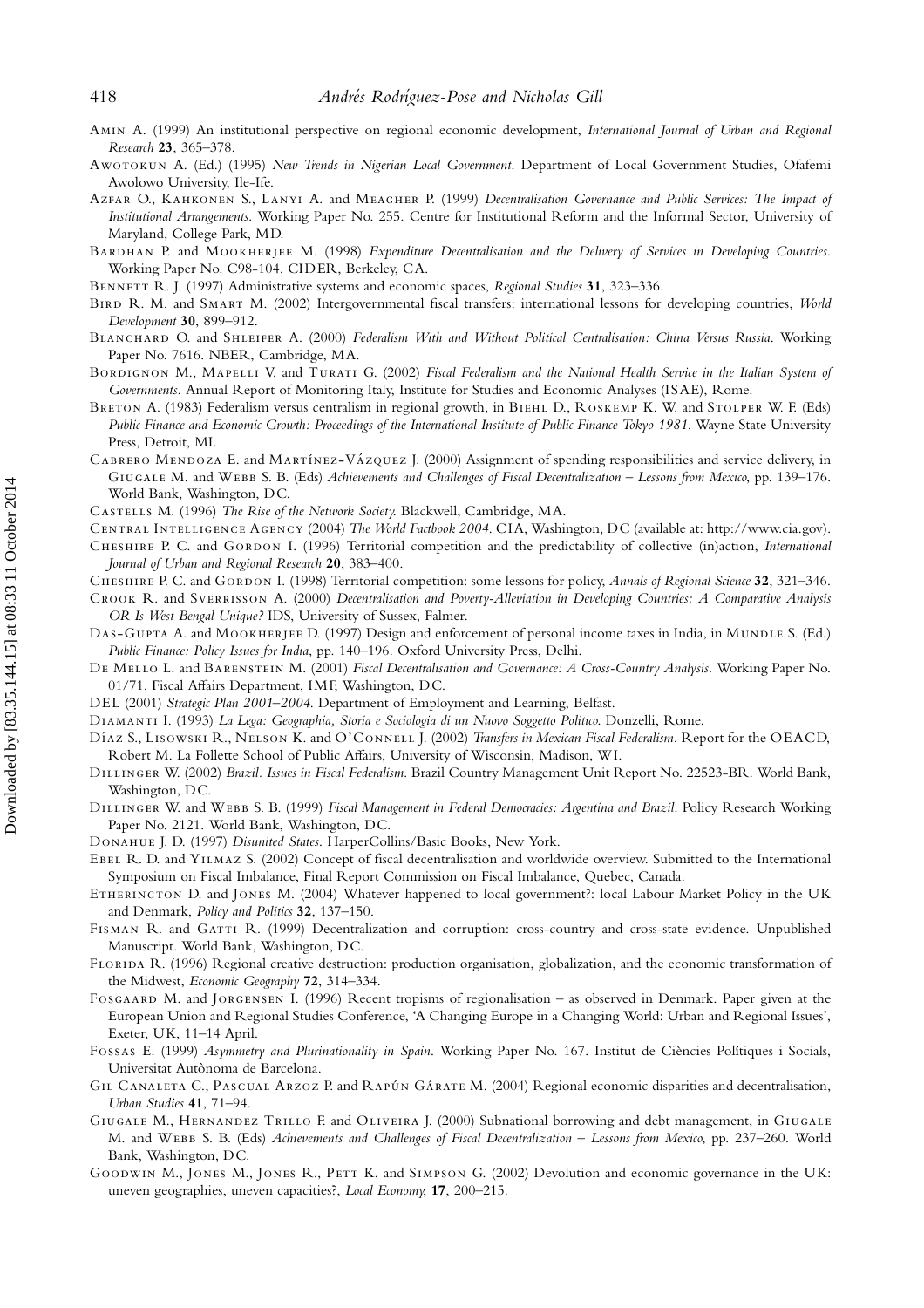GURUMURTHI S. (1995) *Fiscal Federalism in India*. Vikas, New Delhi. I R. P. (2000) *Local Fiscal Discipline in U.S. Federalism*. University of Pennsylvania, Philadelphia, PA. INTERNATIONAL MONETARY FUND (2001) Structural Conditionality in Fund-Supported Programs. IMF, New York. JIN J. and ZOU H. (2003) Soft-budget constraints and local government in China, in RODDEN J., ESKELAND G. and LITVACK J. (Eds) *Fiscal Decentralization and the Challenge of Hard Budget Constraints*, pp. 289–324. MIT Press, Cambridge, MA. JONES M. (2001) The rise of the regional state in economic governance: 'partnerships for prosperity' or new scales of state power?, *Environment and Planning A* **33**, 1185–1211.

**23**, 185–211.

- KEATING M. (1998) *The New Regionalism in Western Europe*. Edward Elgar, Northampton, MA.
- KEATING M. (2001) Rethinking the region: culture, institutions and economic development in Catalonia and Galicia, *European Urban and Regional Studies* **8**, 217–234.
- KLUGMAN J. (1994) *Decentralisation: A Survey of Literature from a Human Development Perspective*. United Nations Development Programme, Occasional Paper No. 13. Human Development Report Office, New York.
- LAMBSDORFF J. (1999) *Corruption in Empirical Research A Review*. Working Paper. Transparency International, Berlin.
- M J. (1996) *Intergovernmental Relations and Economic Management in China*. St Martin's Press, New York.
- MACLEOD G. (2001), Beyond soft institutionalism: accumulation, regulation, and their geographical fixes, *Environment and Planning A* **33**, 1145–1167.
- MACLEOD G. and GOODWIN M. (1999) Reconstructing an urban and regional political economy: on the state, politics, scale, and explanation, *Political Geography* **18**, 697–730.
- MACLEOD G. and JONES M. (2001) Renewing the geography of regions, *Environment and Planning D: Space and Society* 19, 669–695.
- MASSEY D. (1999) Power-Geometrics and the Politics of Space-Time. Department of Geography, University of Heidelberg.
- MCCARTEN W. J. (2003) The Challenge of Fiscal Discipline in the Indian States, in RODDEN J., ESKELAND G. and LITVACK J. (Eds) *Fiscal Decentralization and the Challenge of Hard Budget Constraints*, pp. 249–286. MIT Press, Cambridge, MA.
- MK K. I. (1993) *An Assessment of China's Special Economic Zones*. Industrial College of the Armed Forces, National Defence University, Washington, DC.
- M S. (1994) *Decentralisation in Developing Countries*. Concept, New Delhi.
- MORGAN K. (2002) The English question: regional perspectives on a fractured nation, *Regional Studies* 36, 797–810.
- MORTON A. D. (2002) La Resurrección del Maíz: globalisation, resistance and the Zapatistas, *Millennium* 31, 27–54.
- MYTELKA L. K. (2000) Location tournaments for FDI: inward investment into Europe in a global world, in H00D S. (Ed.) *The Globalization of Multinational Enterprise Activity and Economic Development*, pp. 288–302. Macmillan, London.
- NATIONAL ASSOCIATION OF STATE BUDGET OFFICERS (1999) State Expenditure Report 1998. NASBO, Washington, DC. OATES W. E. (1972) *Fiscal Federalism*. Harcourt Brace Jovanovich, New York.
- OATES W. E. (1994) Federalism and government finance, in QUIGLEY J. M. and SMOLENSKEY E. (Eds) *Modern Public Finance*, pp. 125–151. Harvard University Press, Cambridge, MA.
- OLUWU D. (1997) Decentralisation in Africa: appraising the local government revitalisation strategy in Nigeria, in NZONGOLA-NTALAJA N. and LEE M. (Eds) *The State and Democracy in Africa*, pp. 270–291. AAPS, Harare.
- PADDISON R. (2003) Re-bordering the state: devolution, state disbuilding and the decentring of national identity, in European Consortium for Political Research Joint Sessions, 28 March–2 April, University of Edinburgh, UK.
- PARKER A. and SERRANO R. (2000) Promoting Good Governance through Social Funds and Decentralization. Social Protection Discussion Paper Series No. 22. World Bank, Washington, DC.
- PETERSON P. E. (1981) *City limits*. University of Chicago Press, Chicago.
- PIPERNO S. (2000) Fiscal Decentralization in Italy: Some Lessons (available at: http://www.imf.org/external/pubs/ft/seminar/ 2000/idn/italy.pdf ).
- POWERS E. T. (1999) *Block Granting Welfare: Fiscal Impact on the States*. Occasional Paper No. 23. Urban Institute: Assessing the New Federalism, Washington, DC.
- PRUD' HOMME R. (1994) On the Dangers of Decentralization. Policy Research Working Paper No. 1252. World Bank, Washington, DC.
- PRUD' HOMME R. (1995) The dangers of decentralization, *World Bank Research Observer* 10, 201–220.
- PUTNAM R. J. (1993) Making Democracy Work: Civic Traditions in Modern Italy. Princeton University Press, Princeton, NJ.
- RAO M. G. (1997) Indian fiscal federalism: major issues, in MUNDLE S. (Ed.) *Public Finance: Policy Issues for India*, pp. 224–258. Oxford University Press, Delhi.
- RAO M. G. and SINGH N. (2001) *Federalism in India: Political Economy and Reform*. Working Paper No. 108. Centre for Research on Economic Development and Policy Reform, Stanford, CA.
- RODDEN J. (2003a) Federalism and bailouts in Brazil, in RODDEN J., ESKELAND G. and LITVACK J. (Eds) Fiscal Decentralization *and the Challenge of Hard Budget Constraints*, pp. 213–248. MIT Press, Cambridge, MA.
- RODDEN J. (2003b) Soft budget constraints and German federalism, in RODDEN J., ESKELAND G. and LITVACK J. (Eds) Fiscal *Decentralization and the Challenge of Hard Budget Constraints*, pp. 161–186. MIT Press, Cambridge, MA.
- R´ V. E. (1997) *Decentralization in Mexico: From Reforma Municipal to Solidaridad to Nuevo Federalismo*. Westview, Boulder, CO.
- RODRÍGUEZ-POSE A. and ARBIX G. (2001) Strategies of waste: bidding wars in the Brazilian automobile sector, *International Journal of Urban and Regional Research* **25**, 134–154.

G J. (2004) Changing scale as changing class relations: variety and contradiction in the politics of scale, *Political Geography*